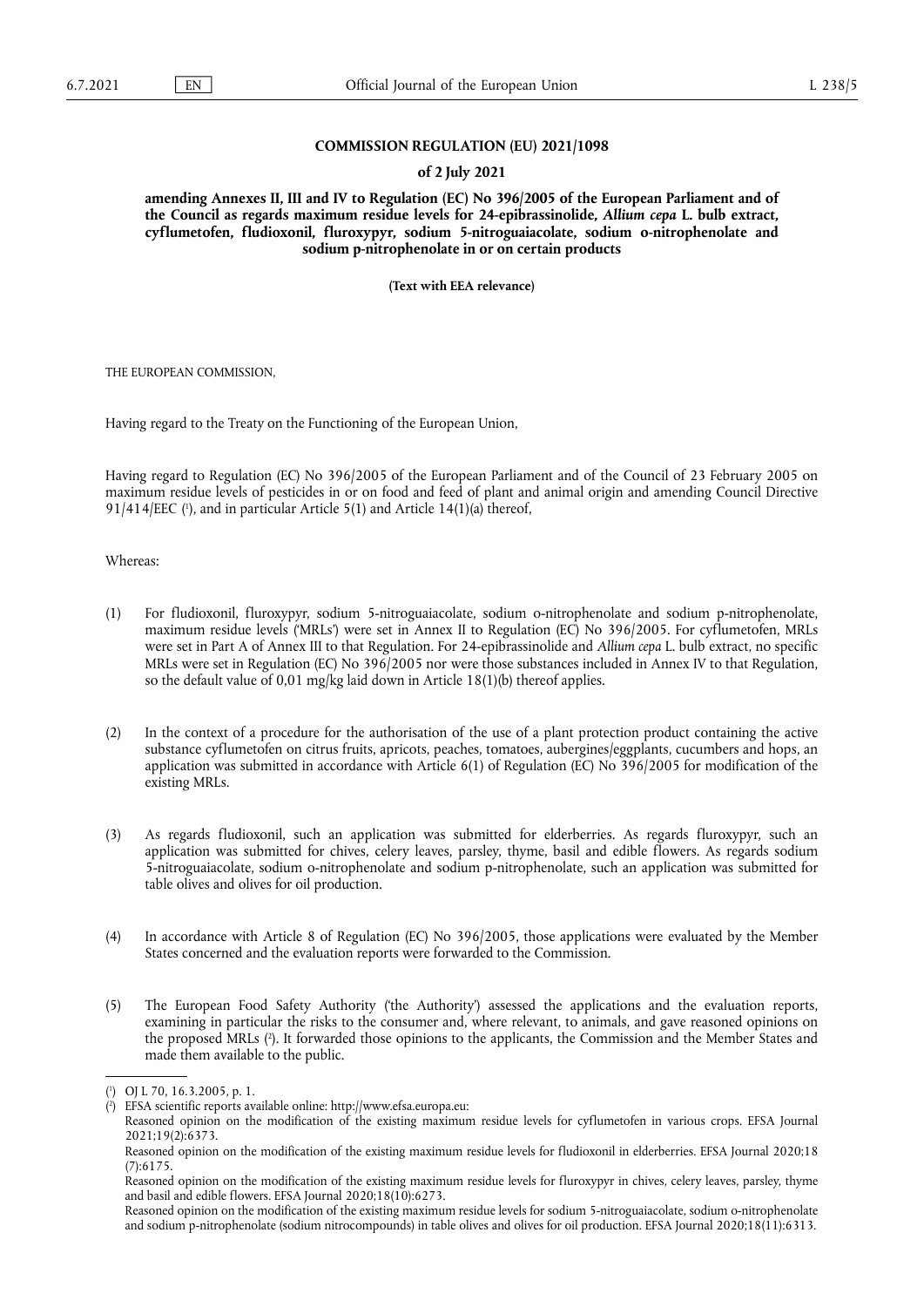- (6) As regards all applications, the Authority concluded that all requirements with respect to data were met and that the modifications to the MRLs requested by the applicants were acceptable with regard to consumer safety on the basis of a consumer exposure assessment for 27 specific European consumer groups. It took into account the most recent information on the toxicological properties of the substances. Neither the lifetime exposure to these substances via consumption of all food products that may contain them, nor the short-term exposure due to high consumption of the relevant products showed that there is a risk that the acceptable daily intake or the acute reference dose is exceeded.
- <span id="page-1-3"></span>(7) In the context of the approval of the active substance 24-epibrassinolide, an MRL application was included in the summary dossier in accordance with Article 8(1)(g) of Regulation (EC) No 1107/2009 of the European Parliament and of the Council ( 3 [\).](#page-1-0) That application was evaluated by the Member State concerned in accordance with Article 11(2) of that Regulation. The Authority assessed the application and delivered a conclusion on the peer review of the pesticide risk assessment of the active substance, where it recommended the inclusion of 24-epibrassinolide in Annex IV to Regulation (EC) No 396/2005 ( 4 [\).](#page-1-1)
- <span id="page-1-5"></span><span id="page-1-4"></span>(8) *Allium cepa* L. bulb extract has been approved as a basic substance by Commission Implementing Regulation (EU) 2021/81 ( 5 [\).](#page-1-2) The conditions of use of the substance are not expected to lead to the presence of residues in food or feed commodities that may pose a risk to the consumer. It is therefore appropriate to include *Allium cepa* L. bulb extract in Annex IV to Regulation (EC) No 396/2005.
- (9) Based on the reasoned opinions and the conclusions of the Authority and taking into account the factors relevant to the matter under consideration, the respective modifications to the MRLs fulfil the requirements of Article 14(2) of Regulation (EC) No 396/2005.
- (10) Regulation (EC) No 396/2005 should therefore be amended accordingly.
- (11) The measures provided for in this Regulation are in accordance with the opinion of the Standing Committee on Plants, Animals, Food and Feed,

HAS ADOPTED THIS REGULATION:

*Article 1*

Annexes II, III and IV to Regulation (EC) No 396/2005 are amended in accordance with the Annex to this Regulation.

*Article 2*

This Regulation shall enter into force on the twentieth day following that of its publication in the *Official Journal of the European Union*.

This Regulation shall be binding in its entirety and directly applicable in all Member States.

Done at Brussels, 2 July 2021.

*For the Commission The President* Ursula VON DER LEYEN

<span id="page-1-0"></span>[<sup>\(</sup>](#page-1-3) 3 ) Regulation (EC) No 1107/2009 of the European Parliament and of the Council of 21 October 2009 concerning the placing of plant protection products on the market and repealing Council Directives 79/117/EEC and 91/414/EEC (OJ L 309, 24.11.2009, p. 1).

<span id="page-1-1"></span> $($ <sup>4</sup> ) Conclusion on the peer review of the pesticide risk assessment of the active substance 24-epibrassinolide. EFSA Journal 2020;18 (6):6132.

<span id="page-1-2"></span>[<sup>\(</sup>](#page-1-5) 5 ) Commission Implementing Regulation (EU) 2021/81 of 27 January 2021 approving the basic substance *Allium cepa* L. bulb extract in accordance with Regulation (EC) No 1107/2009 of the European Parliament and of the Council concerning the placing of plant protection products on the market, and amending the Annex to Commission Implementing Regulation (EU) No 540/2011 (OJ L 29, 28.1.2021, p. 12).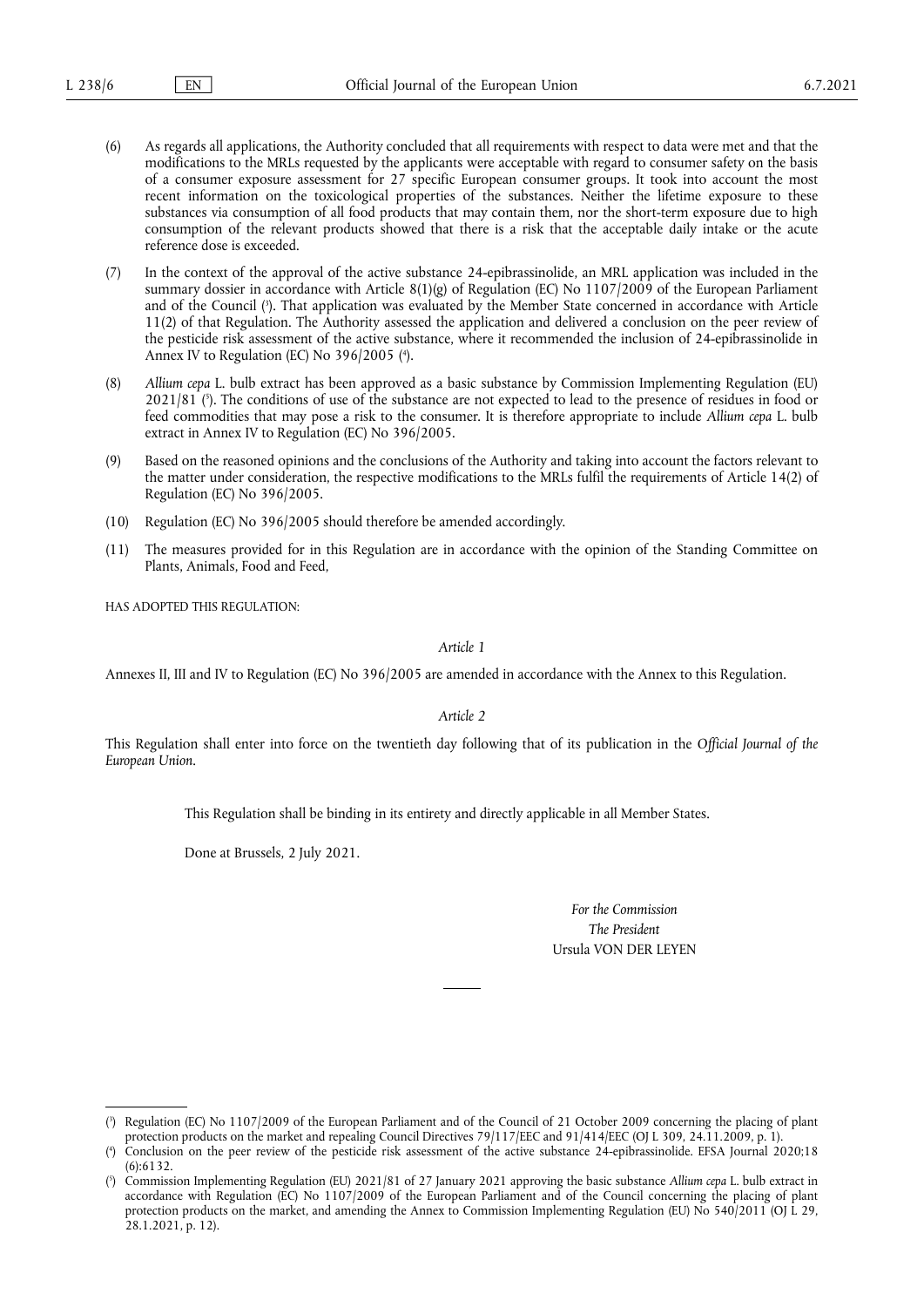# *ANNEX*

Annexes II, III and IV to Regulation (EC) No 396/2005 are amended as follows:

(1) in Annex II, the columns for fludioxonil, fluroxypyr, sodium 5-nitroguaiacolate, sodium o-nitrophenolate and sodium p-nitrophenolate are replaced by the following:

<span id="page-2-0"></span>'**Pesticide residues and maximum residue levels (mg/kg)**

<span id="page-2-1"></span>

| Code number | Groups and examples of individual products to which the MRLs apply (4) | Fludioxonil $(\mathbb{R})$ $(\mathbb{F})$ | Fluroxypyr (sum of fluroxypyr, its salts, its esters, and its conjugates, expressed as fluroxypyr) (R) $(A)$ | o-nitrophenolate and sodium<br>p-nitrophenolate, expressed as sodium<br>5-nitroguaiacolate)<br>Sodium 5-nitroguaiacolate, sodium<br>o-nitrophenolate and sodium<br>p-nitrophenolate (Sum of sodium<br>5-nitroguaiacolate, sodium |
|-------------|------------------------------------------------------------------------|-------------------------------------------|--------------------------------------------------------------------------------------------------------------|----------------------------------------------------------------------------------------------------------------------------------------------------------------------------------------------------------------------------------|
| (1)         | (2)                                                                    | (3)                                       | (4)                                                                                                          | (5)                                                                                                                                                                                                                              |
| 0100000     | FRUITS, FRESH or FROZEN; TREE NUTS                                     |                                           |                                                                                                              |                                                                                                                                                                                                                                  |
| 0110000     | Citrus fruits                                                          | 10                                        | $0,01$ (*)                                                                                                   | $0,03 (*)$                                                                                                                                                                                                                       |
| 0110010     | Grapefruits                                                            |                                           |                                                                                                              |                                                                                                                                                                                                                                  |
| 0110020     | Oranges                                                                |                                           |                                                                                                              |                                                                                                                                                                                                                                  |
| 0110030     | Lemons                                                                 |                                           |                                                                                                              |                                                                                                                                                                                                                                  |
| 0110040     | Limes                                                                  |                                           |                                                                                                              |                                                                                                                                                                                                                                  |
| 0110050     | Mandarins                                                              |                                           |                                                                                                              |                                                                                                                                                                                                                                  |
| 0110990     | Others (2)                                                             |                                           |                                                                                                              |                                                                                                                                                                                                                                  |
| 0120000     | Tree nuts                                                              |                                           | $0,01$ (*)                                                                                                   | $0,03 (*)$                                                                                                                                                                                                                       |
| 0120010     | Almonds                                                                | $0,01$ (*)                                |                                                                                                              |                                                                                                                                                                                                                                  |
| 0120020     | Brazil nuts                                                            | $0,01$ (*)                                |                                                                                                              |                                                                                                                                                                                                                                  |
| 0120030     | Cashew nuts                                                            | $0,01$ (*)                                |                                                                                                              |                                                                                                                                                                                                                                  |
| 0120040     | Chestnuts                                                              | $0,01 (*)$                                |                                                                                                              |                                                                                                                                                                                                                                  |
| 0120050     | Coconuts                                                               | $0,01$ (*)                                |                                                                                                              |                                                                                                                                                                                                                                  |
| 0120060     | Hazelnuts/cobnuts                                                      | $0,01 (*)$                                |                                                                                                              |                                                                                                                                                                                                                                  |
| 0120070     | Macadamias                                                             | $0,01$ (*)                                |                                                                                                              |                                                                                                                                                                                                                                  |
| 0120080     | Pecans                                                                 | $0,01$ (*)                                |                                                                                                              |                                                                                                                                                                                                                                  |
| 0120090     | Pine nut kernels                                                       | $0,01 (*)$                                |                                                                                                              |                                                                                                                                                                                                                                  |
| 0120100     | Pistachios                                                             | 0,2                                       |                                                                                                              |                                                                                                                                                                                                                                  |
| 0120110     | Walnuts                                                                | $0,01$ (*)                                |                                                                                                              |                                                                                                                                                                                                                                  |
| 0120990     | Others (2)                                                             | $0,01$ (*)                                |                                                                                                              |                                                                                                                                                                                                                                  |
| 0130000     | Pome fruits                                                            | 5                                         |                                                                                                              | $0,03$ (*)                                                                                                                                                                                                                       |
| 0130010     | Apples                                                                 |                                           | $0,05$ (*)(+)                                                                                                |                                                                                                                                                                                                                                  |
| 0130020     | Pears                                                                  |                                           | $0,01$ (*)                                                                                                   |                                                                                                                                                                                                                                  |
| 0130030     | Quinces                                                                |                                           | $0,01$ (*)                                                                                                   |                                                                                                                                                                                                                                  |
| 0130040     | Medlars                                                                |                                           | $0,01$ (*)                                                                                                   |                                                                                                                                                                                                                                  |
| 0130050     | Loquats/Japanese medlars                                               |                                           | $0,01$ (*)                                                                                                   |                                                                                                                                                                                                                                  |
| 0130990     | Others (2)                                                             |                                           | $0.01\ (\text{*})$                                                                                           |                                                                                                                                                                                                                                  |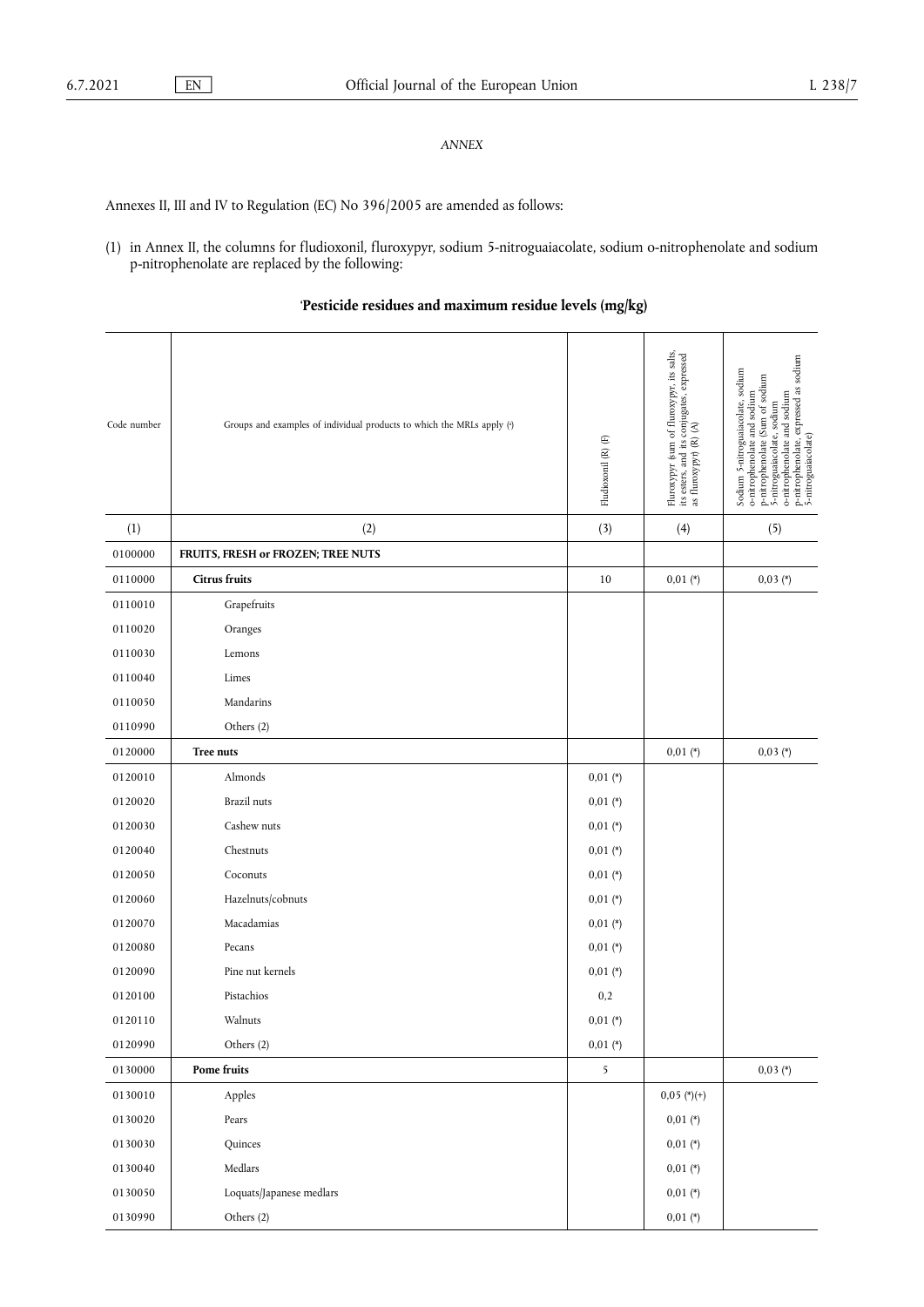| (1)     | (2)                                  | (3)            | (4)        | (5)        |
|---------|--------------------------------------|----------------|------------|------------|
| 0140000 | <b>Stone fruits</b>                  |                | $0,01 (*)$ | $0,03 (*)$ |
| 0140010 | Apricots                             | 5              |            |            |
| 0140020 | Cherries (sweet)                     | 5              |            |            |
| 0140030 | Peaches                              | 10             |            |            |
| 0140040 | Plums                                | 5              |            |            |
| 0140990 | Others (2)                           | $0,01 (*)$     |            |            |
| 0150000 | Berries and small fruits             |                | $0,01 (*)$ | $0,03 (*)$ |
| 0151000 | (a) grapes                           |                |            |            |
| 0151010 | Table grapes                         | 5              |            |            |
| 0151020 | Wine grapes                          | 4              |            |            |
| 0152000 | (b) strawberries                     | $\overline{4}$ |            |            |
| 0153000 | (c) cane fruits                      | 5              |            |            |
| 0153010 | Blackberries                         |                |            |            |
| 0153020 | Dewberries                           |                |            |            |
| 0153030 | Raspberries (red and yellow)         |                |            |            |
| 0153990 | Others (2)                           |                |            |            |
| 0154000 | (d) other small fruits and berries   |                |            |            |
| 0154010 | Blueberries                          | $\overline{2}$ |            |            |
| 0154020 | Cranberries                          | $\overline{2}$ |            |            |
| 0154030 | Currants (black, red and white)      | 3              |            |            |
| 0154040 | Gooseberries (green, red and yellow) | $\overline{2}$ |            |            |
| 0154050 | Rose hips                            | $0,01$ (*)     |            |            |
| 0154060 | Mulberries (black and white)         | $0,01$ (*)     |            |            |
| 0154070 | Azaroles/Mediterranean medlars       | $0,01 (*)$     |            |            |
| 0154080 | Elderberries                         | 4              |            |            |
| 0154990 | Others (2)                           | $0,01 (*)$     |            |            |
| 0160000 | Miscellaneous fruitswith             |                | $0,01 (*)$ |            |
| 0161000 | (a) edible peel                      | $0,01$ (*)     |            |            |
| 0161010 | Dates                                |                |            | $0,03$ (*) |
| 0161020 | Figs                                 |                |            | $0,03 (*)$ |
| 0161030 | Table olives                         |                |            | 0,12       |
| 0161040 | Kumquats                             |                |            | $0,03(*)$  |
| 0161050 | Carambolas                           |                |            | $0,03$ (*) |
| 0161060 | Kaki/Japanese persimmons             |                |            | $0,03 (*)$ |
| 0161070 | Jambuls/jambolans                    |                |            | $0,03 (*)$ |
| 0161990 | Others (2)                           |                |            | $0,03 (*)$ |
| 0162000 | (b) inedible peel, small             |                |            | $0,03 (*)$ |
| 0162010 | Kiwi fruits (green, red, yellow)     | 15             |            |            |
| 0162020 | Litchis/lychees                      | $0,01$ (*)     |            |            |
| 0162030 | Passionfruits/maracujas              | $0,01 (*)$     |            |            |
| 0162040 | Prickly pears/cactus fruits          | $0,01 (*)$     |            |            |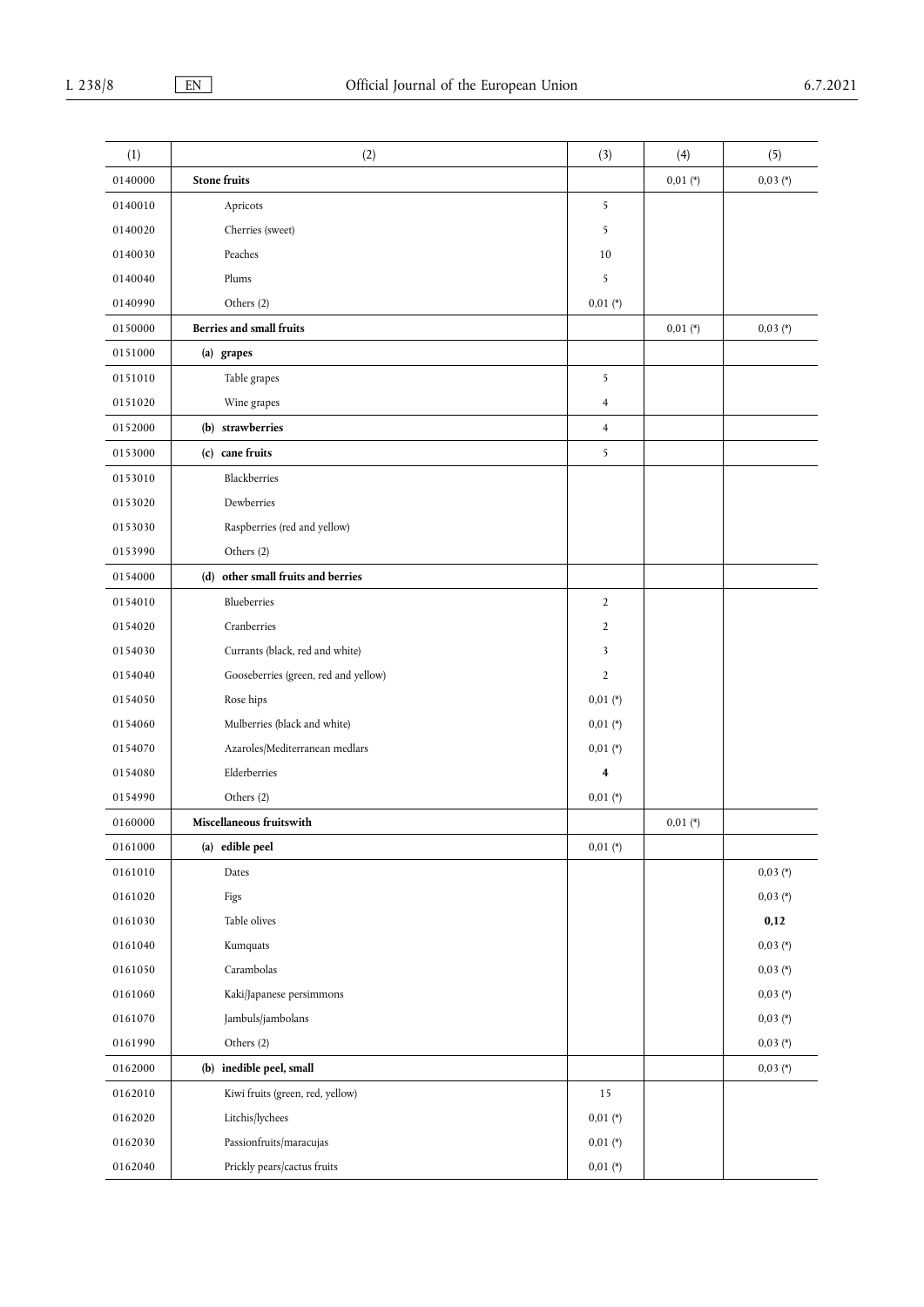| (1)     | (2)                                                    | (3)            | (4)           | (5)        |
|---------|--------------------------------------------------------|----------------|---------------|------------|
| 0162050 | Star apples/cainitos                                   | $0,01$ (*)     |               |            |
| 0162060 | American persimmons/Virginia kaki                      | $0,01$ (*)     |               |            |
| 0162990 | Others (2)                                             | $0,01$ (*)     |               |            |
| 0163000 | (c) inedible peel, large                               |                |               | $0,03 (*)$ |
| 0163010 | Avocados                                               | 1, 5           |               |            |
| 0163020 | Bananas                                                | $0,01 (*)$     |               |            |
| 0163030 | Mangoes                                                | $\overline{2}$ |               |            |
| 0163040 | Papayas                                                | $0,01 (*)$     |               |            |
| 0163050 | Granate apples/pomegranates                            | 3              |               |            |
| 0163060 | Cherimoyas                                             | $0,01$ (*)     |               |            |
| 0163070 | Guavas                                                 | 0, 5           |               |            |
| 0163080 | Pineapples                                             | 7              |               |            |
| 0163090 | <b>Breadfruits</b>                                     | $0,01$ (*)     |               |            |
| 0163100 | Durians                                                | $0,01 (*)$     |               |            |
| 0163110 | Soursops/guanabanas                                    | $0,01$ (*)     |               |            |
| 0163990 | Others (2)                                             | $0,01 (*)$     |               |            |
| 0200000 | VEGETABLES, FRESH or FROZEN                            |                |               |            |
| 0210000 | Root and tuber vegetables                              |                | $0,01 (*)$    | $0,03 (*)$ |
| 0211000 | (a) potatoes                                           | 5              |               |            |
| 0212000 | (b) tropical root and tuber vegetables                 |                |               |            |
| 0212010 | Cassava roots/manioc                                   | $0,01$ (*)     |               |            |
| 0212020 | Sweet potatoes                                         | 10             |               |            |
| 0212030 | Yams                                                   | 10             |               |            |
| 0212040 | Arrowroots                                             | $0,01 (*)$     |               |            |
| 0212990 | Others (2)                                             | $0,01 (*)$     |               |            |
| 0213000 | (c) other root and tuber vegetables except sugar beets |                |               |            |
| 0213010 | Beetroots                                              | $\mathbf{1}$   |               |            |
| 0213020 | Carrots                                                | $\mathbf{1}$   |               |            |
| 0213030 | Celeriacs/turnip rooted celeries                       | 0,2            |               |            |
| 0213040 | Horseradishes                                          | $\mathbf{1}$   |               |            |
| 0213050 | Jerusalem artichokes                                   | $0,01 (*)$     |               |            |
| 0213060 | Parsnips                                               | $\mathbf{1}$   |               |            |
| 0213070 | Parsley roots/Hamburg roots parsley                    | $\mathbf{1}$   |               |            |
| 0213080 | Radishes                                               | 0,3            |               |            |
| 0213090 | Salsifies                                              | $\mathbf{1}$   |               |            |
| 0213100 | Swedes/rutabagas                                       | $0,01$ (*)     |               |            |
| 0213110 | Turnips                                                | $0,01$ (*)     |               |            |
| 0213990 | Others (2)                                             | $0.01$ (*)     |               |            |
| 0220000 | <b>Bulb</b> vegetables                                 |                |               | $0,03 (*)$ |
| 0220010 | Garlic                                                 | 0, 5           | $0,05$ (*)(+) |            |
| 0220020 | Onions                                                 | 0, 5           | $0,05$ (*)(+) |            |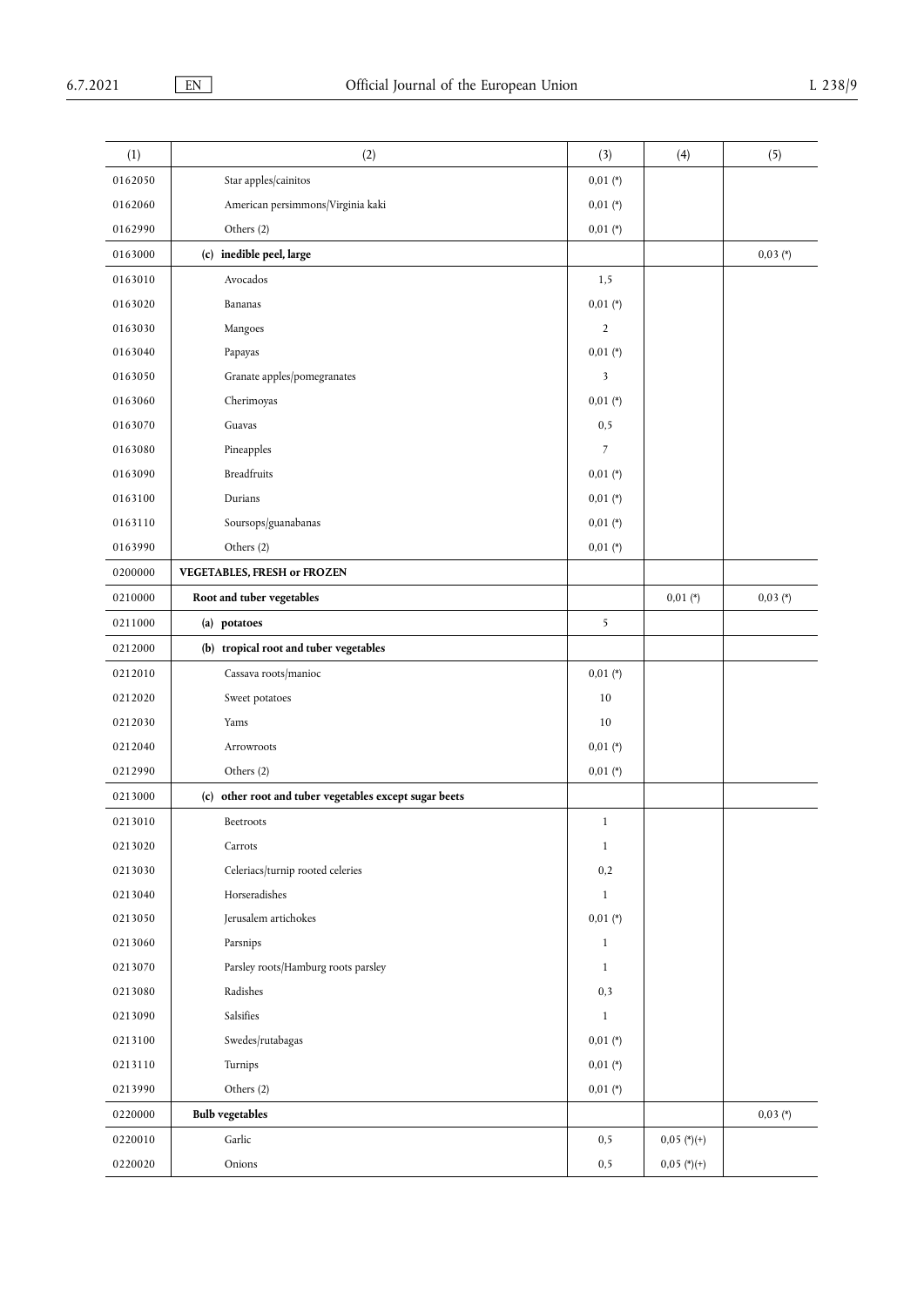| (1)     | (2)                                                                        | (3)                     | (4)           | (5)        |
|---------|----------------------------------------------------------------------------|-------------------------|---------------|------------|
| 0220030 | Shallots                                                                   | 0, 5                    | $0,05$ (*)(+) |            |
| 0220040 | Spring onions/green onions and Welsh onions                                | 5                       | $0,01$ (*)    |            |
| 0220990 | Others (2)                                                                 | 0, 5                    | $0,01$ (*)    |            |
| 0230000 | Fruiting vegetables                                                        |                         | $0,01$ (*)    | $0,03 (*)$ |
| 0231000 | (a) Solanaceae and Malvaceae                                               |                         |               |            |
| 0231010 | Tomatoes                                                                   | $\overline{\mathbf{3}}$ |               |            |
| 0231020 | Sweet peppers/bell peppers                                                 | $\mathbf{1}$            |               |            |
| 0231030 | Aubergines/eggplants                                                       | 0,4                     |               |            |
| 0231040 | Okra/lady's fingers                                                        | $0,01 (*)$              |               |            |
| 0231990 | Others (2)                                                                 | $0,01$ (*)              |               |            |
| 0232000 | (b) cucurbits with edible peel                                             | 0,4                     |               |            |
| 0232010 | Cucumbers                                                                  |                         |               |            |
| 0232020 | Gherkins                                                                   |                         |               |            |
| 0232030 | Courgettes                                                                 |                         |               |            |
| 0232990 | Others (2)                                                                 |                         |               |            |
| 0233000 | (c) cucurbits with inedible peel                                           | 0,3                     |               |            |
| 0233010 | Melons                                                                     |                         |               |            |
| 0233020 | Pumpkins                                                                   |                         |               |            |
| 0233030 | Watermelons                                                                |                         |               |            |
| 0233990 | Others (2)                                                                 |                         |               |            |
| 0234000 | (c) sweet corn                                                             | $0,01$ (*)              |               |            |
| 0239000 | (e) other fruiting vegetables                                              | $0,01 (*)$              |               |            |
| 0240000 | Brassica vegetables(excluding brassica roots and brassica baby leaf crops) |                         | $0,01$ (*)    | $0,03 (*)$ |
| 0241000 | (a) flowering brassica                                                     |                         |               |            |
| 0241010 | Broccoli                                                                   | 0,7                     |               |            |
| 0241020 | Cauliflowers                                                               | $0,01$ (*)              |               |            |
| 0241990 | Others (2)                                                                 | $0,01$ (*)              |               |            |
| 0242000 | (b) head brassica                                                          |                         |               |            |
| 0242010 | Brussels sprouts                                                           | $0,01 (*)$              |               |            |
| 0242020 | Head cabbages                                                              | $\sqrt{2}$              |               |            |
| 0242990 | Others (2)                                                                 | $0,01$ (*)              |               |            |
| 0243000 | (c) leafy brassica                                                         |                         |               |            |
| 0243010 | Chinese cabbages/pe-tsai                                                   | 10                      |               |            |
| 0243020 | Kales                                                                      | $0,01 (*)$              |               |            |
| 0243990 | Others (2)                                                                 | $0,01$ (*)              |               |            |
| 0244000 | (c) kohlrabies                                                             | $0,01 (*)$              |               |            |
| 0250000 | Leaf vegetables, herbs and edible flowers                                  |                         |               |            |
| 0251000 | (a) lettuces and salad plants                                              |                         | $0,01$ (*)    | $0,03 (*)$ |
| 0251010 | Lamb's lettuces/corn salads                                                | 20                      |               |            |
| 0251020 | Lettuces                                                                   | 40                      |               |            |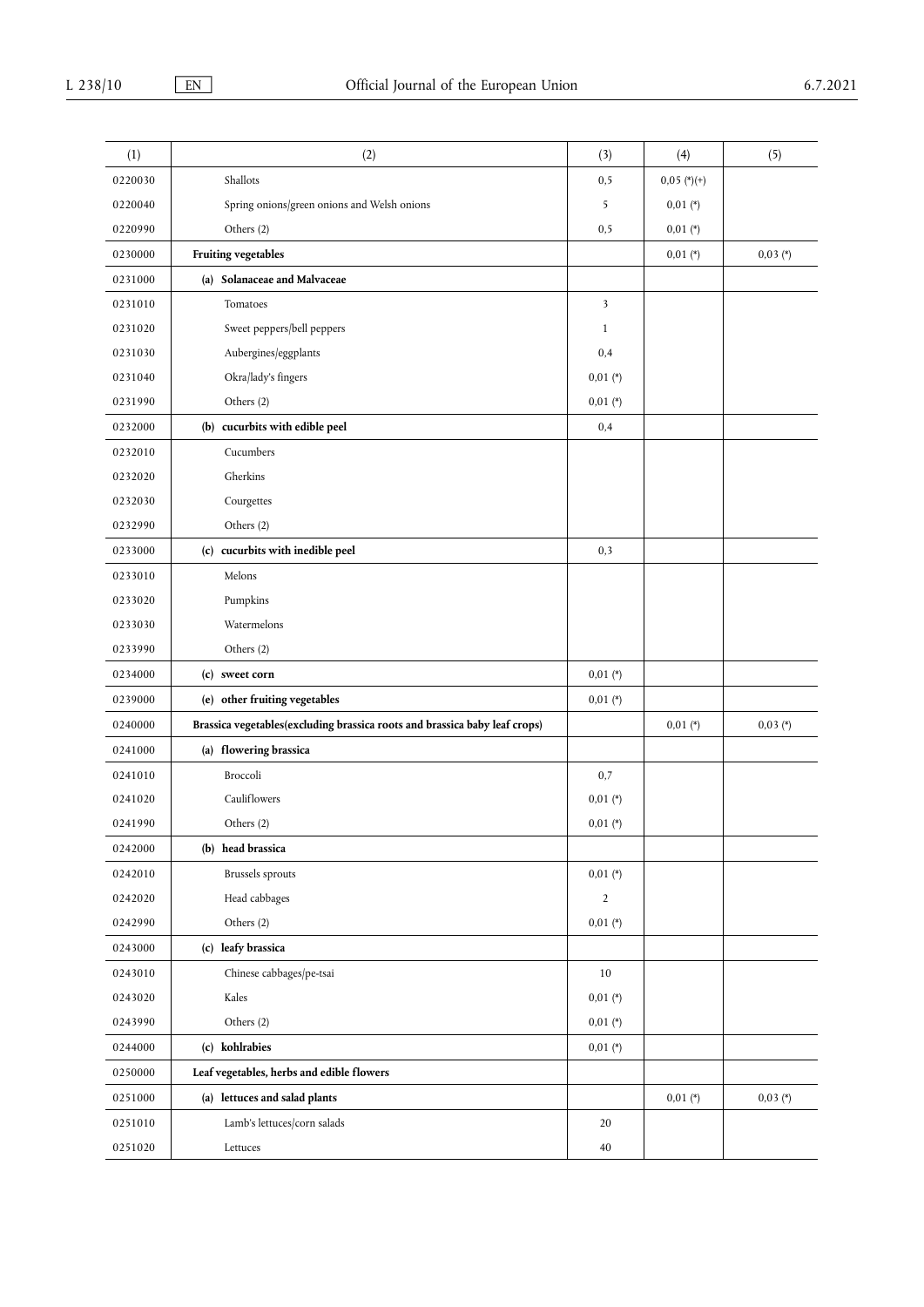| (1)     | (2)                                          | (3)          | (4)        | (5)        |
|---------|----------------------------------------------|--------------|------------|------------|
| 0251030 | Escaroles/broad-leaved endives               | 20           |            |            |
| 0251040 | Cresses and other sprouts and shoots         | 20           |            |            |
| 0251050 | Land cresses                                 | 20           |            |            |
| 0251060 | Roman rocket/rucola                          | 20           |            |            |
| 0251070 | Red mustards                                 | 20           |            |            |
| 0251080 | Baby leaf crops (including brassica species) | 20           |            |            |
| 0251990 | Others (2)                                   | 20           |            |            |
| 0252000 | (b) spinaches and similar leaves             |              | $0,01$ (*) | $0,03 (*)$ |
| 0252010 | Spinaches                                    | 30           |            |            |
| 0252020 | Purslanes                                    | 20           |            |            |
| 0252030 | Chards/beet leaves                           | 20           |            |            |
| 0252990 | Others (2)                                   | $20\,$       |            |            |
| 0253000 | (c) grape leaves and similar species         | $0.01$ (*)   | $0,01 (*)$ | $0,03 (*)$ |
| 0254000 | (c) watercresses                             | $10\,$       | $0,01 (*)$ | $0,03 (*)$ |
| 0255000 | (e) witloofs/Belgian endives                 | 0,02         | $0,01$ (*) | $0,03 (*)$ |
| 0256000 | (f) herbs and edible flowers                 | 20           |            | $0,06 (*)$ |
| 0256010 | Chervil                                      |              | $0,02 (*)$ |            |
| 0256020 | Chives                                       |              | 0,5        |            |
| 0256030 | Celery leaves                                |              | 0,3        |            |
| 0256040 | Parsley                                      |              | 0,3        |            |
| 0256050 | Sage                                         |              | $0,02$ (*) |            |
| 0256060 | Rosemary                                     |              | $0,02$ (*) |            |
| 0256070 | Thyme                                        |              | $2(+)$     |            |
| 0256080 | Basil and edible flowers                     |              | 0,3        |            |
| 0256090 | Laurel/bay leaves                            |              | $0,02$ (*) |            |
| 0256100 | Tarragon                                     |              | $0,02$ (*) |            |
| 0256990 | Others (2)                                   |              | $0,02$ (*) |            |
| 0260000 | Legume vegetables                            |              | $0,01$ (*) | $0,03 (*)$ |
| 0260010 | Beans (with pods)                            | $\mathbf{1}$ |            |            |
| 0260020 | Beans (without pods)                         | 0,4          |            |            |
| 0260030 | Peas (with pods)                             | $\mathbf{1}$ |            |            |
| 0260040 | Peas (without pods)                          | 0,3          |            |            |
| 0260050 | Lentils                                      | 0,05         |            |            |
| 0260990 | Others (2)                                   | $0,01 (*)$   |            |            |
| 0270000 | Stem vegetables                              |              |            | $0,03 (*)$ |
| 0270010 | Asparagus                                    | $0,01$ (*)   | $0,01 (*)$ |            |
| 0270020 | Cardoons                                     | $0,01$ (*)   | $0,01 (*)$ |            |
| 0270030 | Celeries                                     | 1, 5         | $0,01$ (*) |            |
| 0270040 | Florence fennels                             | 1, 5         | $0,01 (*)$ |            |
| 0270050 | Globe artichokes                             | $0,01$ (*)   | $0,01 (*)$ |            |
| 0270060 | $\operatorname{Leeks}$                       | $0,01$ (*)   | $0,3(+)$   |            |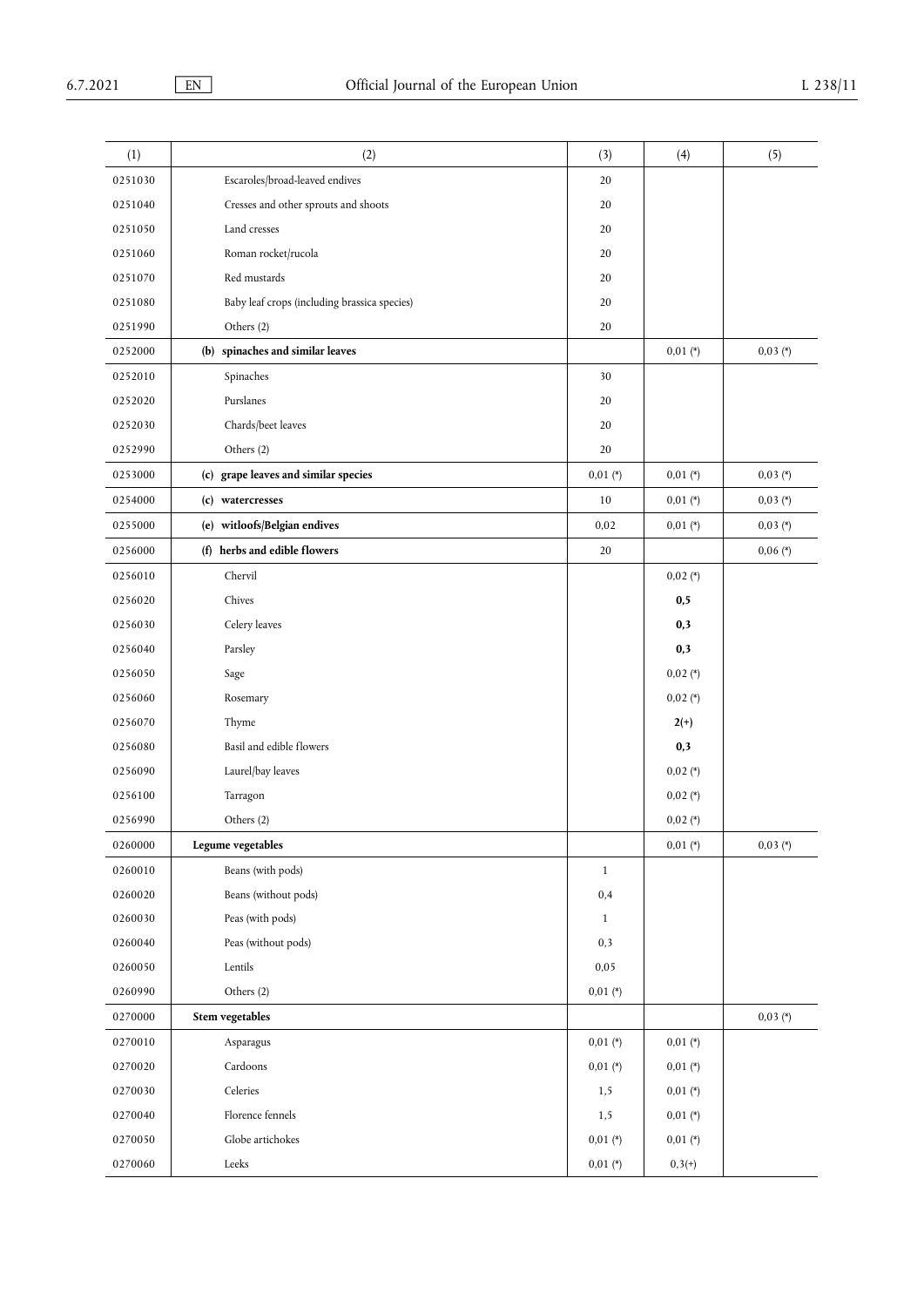| (1)     | (2)                             | (3)        | (4)        | (5)        |
|---------|---------------------------------|------------|------------|------------|
| 0270070 | Rhubarbs                        | 0,7        | $0,01$ (*) |            |
| 0270080 | Bamboo shoots                   | $0,01 (*)$ | $0,01$ (*) |            |
| 0270090 | Palm hearts                     | $0,01 (*)$ | $0,01$ (*) |            |
| 0270990 | Others (2)                      | $0,01$ (*) | $0,01 (*)$ |            |
| 0280000 | Fungi, mosses and lichens       | $0.01$ (*) | $0,01$ (*) | $0,03 (*)$ |
| 0280010 | Cultivated fungi                |            |            |            |
| 0280020 | Wild fungi                      |            |            |            |
| 0280990 | Mosses and lichens              |            |            |            |
| 0290000 | Algae and prokaryotes organisms | $0,01$ (*) | $0,01$ (*) | $0,03 (*)$ |
| 0300000 | <b>PULSES</b>                   |            | $0,01 (*)$ | $0,03 (*)$ |
| 0300010 | Beans                           | 0, 5       |            |            |
| 0300020 | Lentils                         | 0,4        |            |            |
| 0300030 | Peas                            | 0,4        |            |            |
| 0300040 | Lupins/lupini beans             | 0,4        |            |            |
| 0300990 | Others (2)                      | 0,4        |            |            |
| 0400000 | <b>OILSEEDS AND OIL FRUITS</b>  |            | $0,01$ (*) |            |
| 0401000 | Oilseeds                        |            |            | $0,03 (*)$ |
| 0401010 | Linseeds                        | 0,3        |            |            |
| 0401020 | Peanuts/groundnuts              | $0,01 (*)$ |            |            |
| 0401030 | Poppy seeds                     | $0,01$ (*) |            |            |
| 0401040 | Sesame seeds                    | 0,3        |            |            |
| 0401050 | Sunflower seeds                 | $0,01 (*)$ |            |            |
| 0401060 | Rapeseeds/canola seeds          | 0,3        |            |            |
| 0401070 | Soyabeans                       | 0,2        |            |            |
| 0401080 | Mustard seeds                   | 0,3        |            |            |
| 0401090 | Cotton seeds                    | $0,01 (*)$ |            |            |
| 0401100 | Pumpkin seeds                   | $0,01$ (*) |            |            |
| 0401110 | Safflower seeds                 | $0.01$ (*) |            |            |
| 0401120 | Borage seeds                    | 0,3        |            |            |
| 0401130 | Gold of pleasure seeds          | 0,3        |            |            |
| 0401140 | Hemp seeds                      | 0,3        |            |            |
| 0401150 | Castor beans                    | $0,01$ (*) |            |            |
| 0401990 | Others (2)                      | $0,01$ (*) |            |            |
| 0402000 | Oil fruits                      | $0.01$ (*) |            |            |
| 0402010 | Olives for oil production       |            |            | 0,12       |
| 0402020 | Oil palms kernels               |            |            | $0,03 (*)$ |
| 0402030 | Oil palms fruits                |            |            | $0,03 (*)$ |
| 0402040 | Kapok                           |            |            | $0,03 (*)$ |
| 0402990 | Others (2)                      |            |            | $0,03 (*)$ |
| 0500000 | <b>CEREALS</b>                  | $0.01$ (*) |            | $0,03 (*)$ |
| 0500010 | Barley                          |            | $0,1(+)$   |            |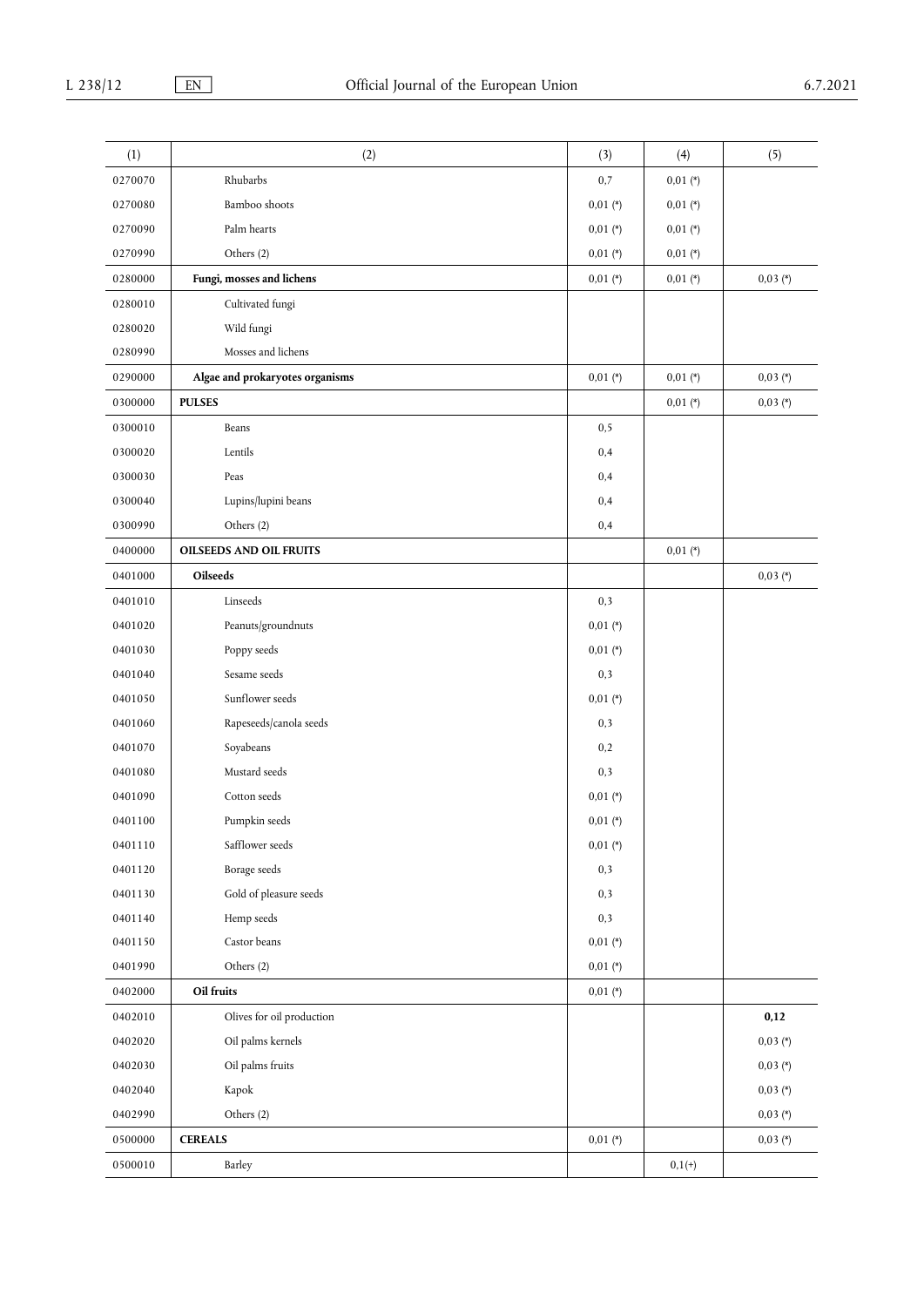| (1)     | (2)                                              | (3)            | (4)               | (5)        |
|---------|--------------------------------------------------|----------------|-------------------|------------|
| 0500020 | Buckwheat and other pseudocereals                |                | $0,01 (*)$        |            |
| 0500030 | Maize/corn                                       |                | $0,05$ (*)(+)     |            |
| 0500040 | Common millet/proso millet                       |                | $0,01$ (*)        |            |
| 0500050 | Oat                                              |                | $0,1(+)$          |            |
| 0500060 | Rice                                             |                | $0,01$ (*)        |            |
| 0500070 | Rye                                              |                | $0,1(+)$          |            |
| 0500080 | Sorghum                                          |                | $0,05$ (*)(+)     |            |
| 0500090 | Wheat                                            |                | $0,1(+)$          |            |
| 0500990 | Others (2)                                       |                | $0,01 (*)$        |            |
| 0600000 | TEAS, COFFEE, HERBAL INFUSIONS, COCOA AND CAROBS |                |                   | $0,15$ (*) |
| 0610000 | <b>Teas</b>                                      | $0,05$ (*)     | $0,05$ (*)        |            |
| 0620000 | Coffee beans                                     | $0,05$ (*)     | $0,05$ (*)        |            |
| 0630000 | Herbal infusions from                            |                |                   |            |
| 0631000 | (a) flowers                                      | $0,05$ (*)     | $2(+)$            |            |
| 0631010 | Chamomile                                        |                | $\left( +\right)$ |            |
| 0631020 | Hibiscus/roselle                                 |                | $^{(+)}$          |            |
| 0631030 | Rose                                             |                | $^{(+)}$          |            |
| 0631040 | Jasmine                                          |                | $^{(+)}$          |            |
| 0631050 | Lime/linden                                      |                | $\left( +\right)$ |            |
| 0631990 | Others (2)                                       |                | $\left( +\right)$ |            |
| 0632000 | (b) leaves and herbs                             | $0,05$ (*)     | $0,05$ (*)        |            |
| 0632010 | Strawberry                                       |                |                   |            |
| 0632020 | Rooibos                                          |                |                   |            |
| 0632030 | Mate/maté                                        |                |                   |            |
| 0632990 | Others (2)                                       |                |                   |            |
| 0633000 | (c) roots                                        |                | $0,05$ (*)        |            |
| 0633010 | Valerian                                         | $\mathbf{1}$   |                   |            |
| 0633020 | Ginseng                                          | $\overline{4}$ |                   |            |
| 0633990 | Others (2)                                       | $\mathbf{1}$   |                   |            |
| 0639000 | (c) any other parts of the plant                 | $0,05$ (*)     | $0,05$ (*)        |            |
| 0640000 | Cocoa beans                                      | $0,05$ (*)     | $0,05$ (*)        |            |
| 0650000 | Carobs/Saint John's breads                       | $0,05$ (*)     | $0,05$ (*)        |            |
| 0700000 | <b>HOPS</b>                                      | $0,05$ (*)     | $0,05$ (*)        | $0,3(*)$   |
| 0800000 | <b>SPICES</b>                                    |                |                   |            |
| 0810000 | Seed spices                                      | $0,05$ (*)     | $0,05$ (*)        | $0,15$ (*) |
| 0810010 | Anise/aniseed                                    |                |                   |            |
| 0810020 | Black caraway/black cumin                        |                |                   |            |
| 0810030 | Celery                                           |                |                   |            |
| 0810040 | Coriander                                        |                |                   |            |
| 0810050 | Cumin                                            |                |                   |            |
| 0810060 | Dill                                             |                |                   |            |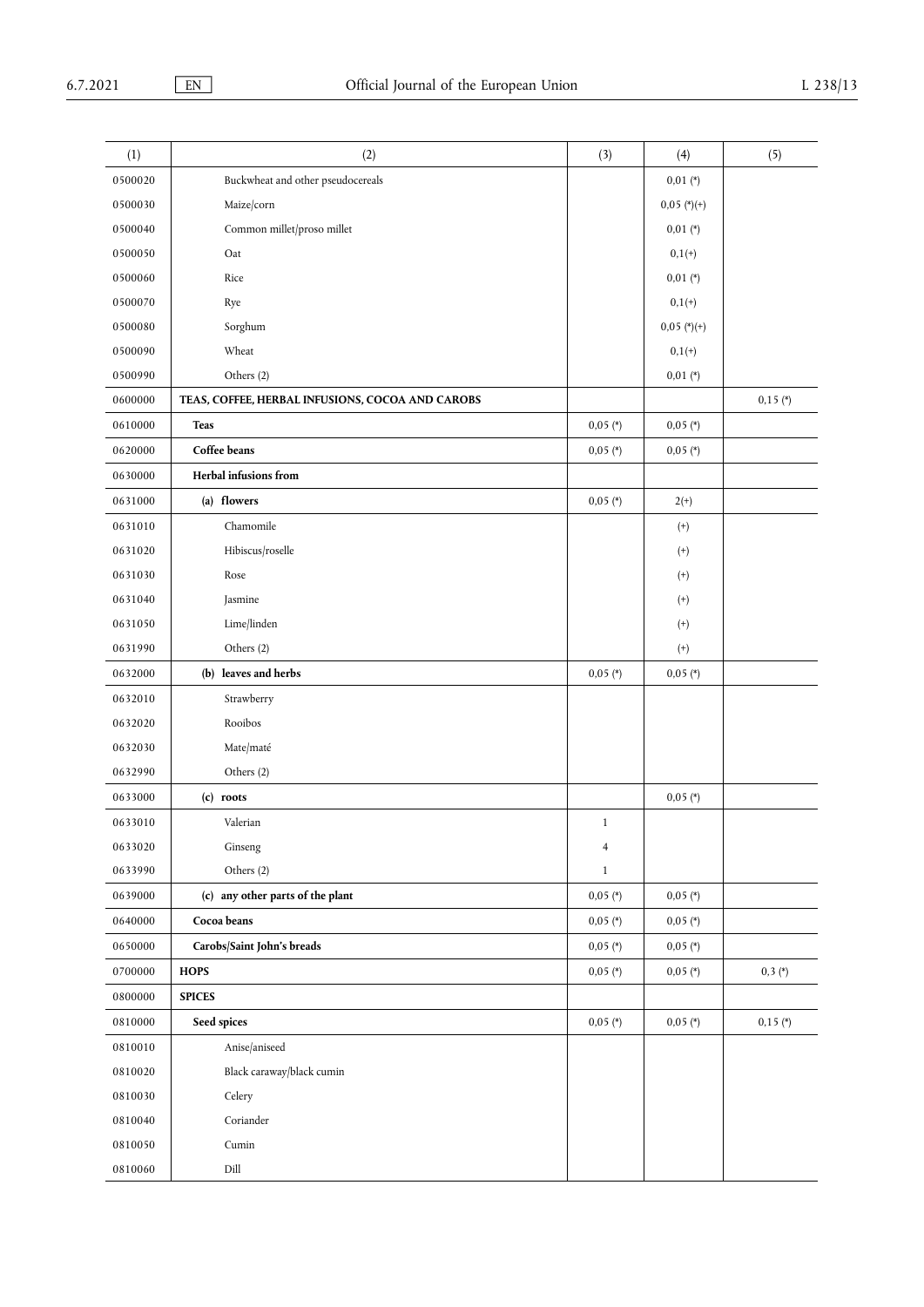| (1)     | (2)                                            | (3)          | (4)           | (5)        |
|---------|------------------------------------------------|--------------|---------------|------------|
| 0810070 | Fennel                                         |              |               |            |
| 0810080 | Fenugreek                                      |              |               |            |
| 0810090 | Nutmeg                                         |              |               |            |
| 0810990 | Others (2)                                     |              |               |            |
| 0820000 | Fruit spices                                   | $0,05$ (*)   | $0,05$ (*)    | $0,15$ (*) |
| 0820010 | Allspice/pimento                               |              |               |            |
| 0820020 | Sichuan pepper                                 |              |               |            |
| 0820030 | Caraway                                        |              |               |            |
| 0820040 | Cardamom                                       |              |               |            |
| 0820050 | Juniper berry                                  |              |               |            |
| 0820060 | Peppercorn (black, green and white)            |              |               |            |
| 0820070 | Vanilla                                        |              |               |            |
| 0820080 | Tamarind                                       |              |               |            |
| 0820990 | Others (2)                                     |              |               |            |
| 0830000 | <b>Bark spices</b>                             | $0,05$ (*)   | $0,05$ (*)    | $0,15$ (*) |
| 0830010 | Cinnamon                                       |              |               |            |
| 0830990 | Others (2)                                     |              |               |            |
| 0840000 | Root and rhizome spices                        |              |               |            |
| 0840010 | Liquorice                                      | $\mathbf{1}$ | $0,05$ (*)    | $0,15$ (*) |
| 0840020 | Ginger (10)                                    |              |               |            |
| 0840030 | Turmeric/curcuma                               | $\mathbf{1}$ | $0,05$ (*)    | $0,15$ (*) |
| 0840040 | Horseradish (11)                               |              |               |            |
| 0840990 | Others (2)                                     | $\mathbf{1}$ | $0,05$ (*)    | $0,15$ (*) |
| 0850000 | <b>Bud spices</b>                              | $0,05$ (*)   | $0,05$ (*)    | $0,15$ (*) |
| 0850010 | Cloves                                         |              |               |            |
| 0850020 | Capers                                         |              |               |            |
| 0850990 | Others (2)                                     |              |               |            |
| 0860000 | Flower pistil spices                           | $0,05$ (*)   | $0,05$ (*)    | $0,15$ (*) |
| 0860010 | Saffron                                        |              |               |            |
| 0860990 | Others (2)                                     |              |               |            |
| 0870000 | Aril spices                                    | $0,05$ (*)   | $0,05$ (*)    | $0,15$ (*) |
| 0870010 | Mace                                           |              |               |            |
| 0870990 | Others (2)                                     |              |               |            |
| 0900000 | <b>SUGAR PLANTS</b>                            | $0,01 (*)$   |               | $0,03 (*)$ |
| 0900010 | Sugar beet roots                               |              | $0,01$ (*)    |            |
| 0900020 | Sugar canes                                    |              | $0,05$ (*)(+) |            |
| 0900030 | Chicory roots                                  |              | $0,01 (*)$    |            |
| 0900990 | Others (2)                                     |              | $0,01 (*)$    |            |
| 1000000 | PRODUCTS OF ANIMAL ORIGIN -TERRESTRIAL ANIMALS |              |               |            |
| 1010000 | <b>Commodities from</b>                        |              |               | $0,03 (*)$ |
| 1011000 | (a) swine                                      |              |               |            |
| 1011010 | Muscle                                         | 0,02         | $0.01$ (*)(+) |            |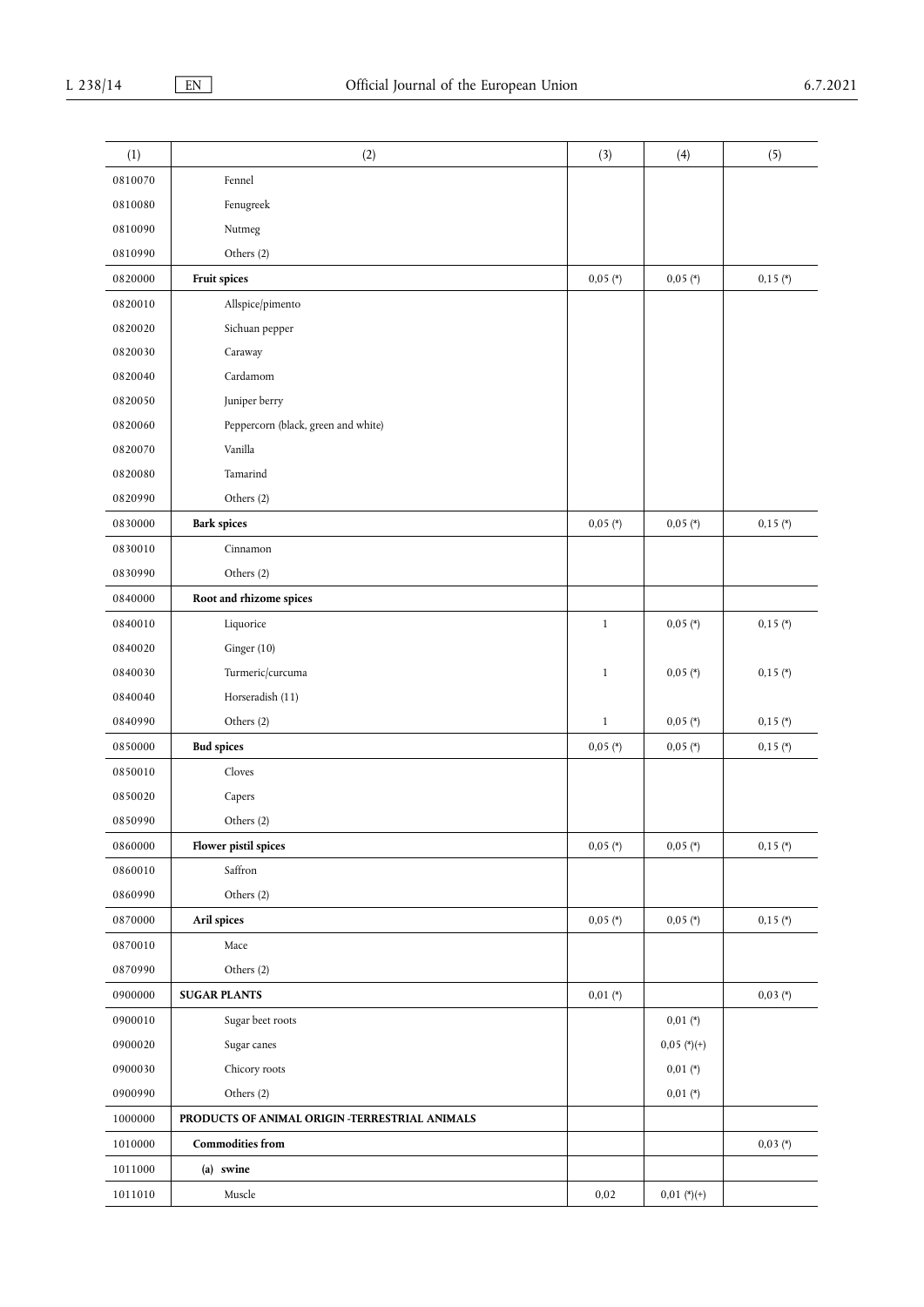| (1)     | (2)                                         | (3)        | (4)           | (5) |
|---------|---------------------------------------------|------------|---------------|-----|
| 1011020 | Fat                                         | 0,02       | $0,04(+)$     |     |
| 1011030 | Liver                                       | 0,1        | $0,04(+)$     |     |
| 1011040 | Kidney                                      | 0,1        | $0,06(+)$     |     |
| 1011050 | Edible offals (other than liver and kidney) | 0,1        | $0,06(+)$     |     |
| 1011990 | Others (2)                                  | 0,02       | $0.01$ (*)(+) |     |
| 1012000 | (b) bovine                                  |            |               |     |
| 1012010 | Muscle                                      | 0,02       | $0.01$ (*)(+) |     |
| 1012020 | Fat                                         | 0,02       | $0,06(+)$     |     |
| 1012030 | Liver                                       | 0,1        | $0,07(+)$     |     |
| 1012040 | Kidney                                      | 0,1        | $0,3(+)$      |     |
| 1012050 | Edible offals (other than liver and kidney) | 0,1        | $0,3(+)$      |     |
| 1012990 | Others (2)                                  | 0,02       | $0.01$ (*)(+) |     |
| 1013000 | (c) sheep                                   |            |               |     |
| 1013010 | Muscle                                      | 0,02       | $0.01$ (*)(+) |     |
| 1013020 | Fat                                         | 0,02       | $0,06(+)$     |     |
| 1013030 | Liver                                       | 0,1        | $0,07(+)$     |     |
| 1013040 | Kidney                                      | 0,1        | $0,3(+)$      |     |
| 1013050 | Edible offals (other than liver and kidney) | 0,1        | $0,3(+)$      |     |
| 1013990 | Others (2)                                  | 0,02       | $0.01$ (*)(+) |     |
| 1014000 | (d) goat                                    |            |               |     |
| 1014010 | Muscle                                      | 0,02       | $0.01$ (*)(+) |     |
| 1014020 | Fat                                         | 0,02       | $0,06(+)$     |     |
| 1014030 | Liver                                       | 0,1        | $0,07(+)$     |     |
| 1014040 | Kidney                                      | 0,1        | $0,3(+)$      |     |
| 1014050 | Edible offals (other than liver and kidney) | 0,1        | $0,3(+)$      |     |
| 1014990 | Others (2)                                  | 0,02       | $0.01$ (*)(+) |     |
| 1015000 | (b) equine                                  |            |               |     |
| 1015010 | Muscle                                      | 0,02       | $0,01$ (*)    |     |
| 1015020 | Fat                                         | 0,02       | 0,06          |     |
| 1015030 | Liver                                       | 0,1        | 0,07          |     |
| 1015040 | Kidney                                      | 0,1        | 0,3           |     |
| 1015050 | Edible offals (other than liver and kidney) | 0,1        | 0,3           |     |
| 1015990 | Others (2)                                  | 0,02       | $0.01$ (*)    |     |
| 1016000 | (f) poultry                                 |            | $0,01 (*)$    |     |
| 1016010 | Muscle                                      | $0,01$ (*) |               |     |
| 1016020 | Fat                                         | $0,01$ (*) |               |     |
| 1016030 | Liver                                       | 0,1        |               |     |
| 1016040 | Kidney                                      | 0,1        |               |     |
| 1016050 | Edible offals (other than liver and kidney) | 0,1        |               |     |
| 1016990 | Others (2)                                  | $0,01 (*)$ |               |     |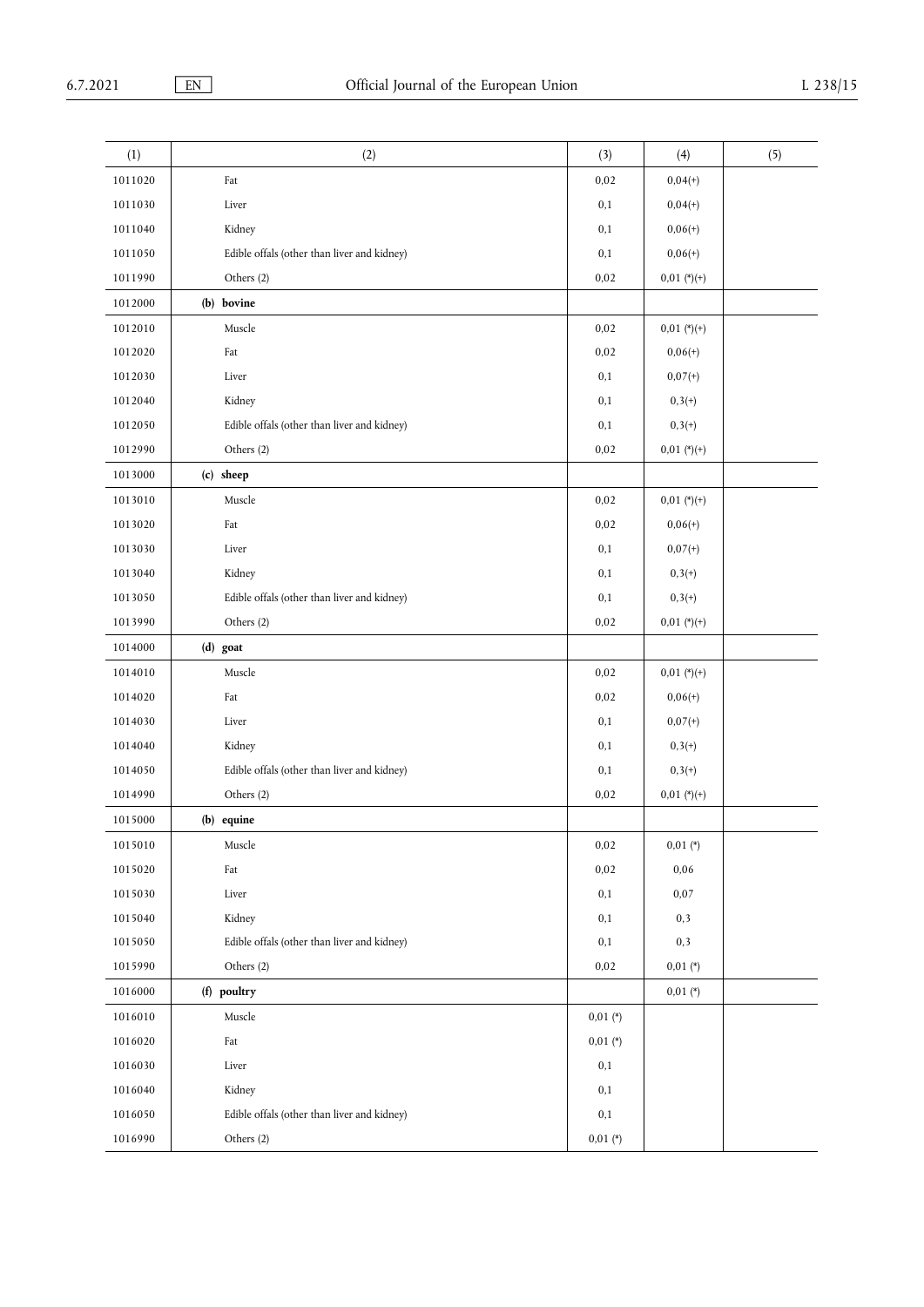| (1)     | (2)                                                                                                            | (3)          | (4)          | (5)        |
|---------|----------------------------------------------------------------------------------------------------------------|--------------|--------------|------------|
| 1017000 | (g) other farmed terrestrial animals                                                                           |              |              |            |
| 1017010 | Muscle                                                                                                         | 0,02         | $0,01$ (*)   |            |
| 1017020 | Fat                                                                                                            | 0,02         | 0,06         |            |
| 1017030 | Liver                                                                                                          | 0,1          | 0,07         |            |
| 1017040 | Kidney                                                                                                         | 0,1          | 0,3          |            |
| 1017050 | Edible offals (other than liver and kidney)                                                                    | 0,1          | 0,3          |            |
| 1017990 | Others (2)                                                                                                     | 0,02         | $0,01$ $(*)$ |            |
| 1020000 | Milk                                                                                                           | 0,04         | $0.06(+)$    | $0.03$ (*) |
| 1020010 | Cattle                                                                                                         |              | $^{(+)}$     |            |
| 1020020 | Sheep                                                                                                          |              | $^{(+)}$     |            |
| 1020030 | Goat                                                                                                           |              | $^{(+)}$     |            |
| 1020040 | Horse                                                                                                          |              | $^{(+)}$     |            |
| 1020990 | Others (2)                                                                                                     |              | $(+)$        |            |
| 1030000 | Birds eggs                                                                                                     | 0,02         | $0,01 (*)$   | $0,03 (*)$ |
| 1030010 | Chicken                                                                                                        |              |              |            |
| 1030020 | Duck                                                                                                           |              |              |            |
| 1030030 | Geese                                                                                                          |              |              |            |
| 1030040 | Quail                                                                                                          |              |              |            |
| 1030990 | Others (2)                                                                                                     |              |              |            |
| 1040000 | Honey and other apiculture products (7)                                                                        | $0,05$ (*)   | $0,05$ (*)   | $0,15$ (*) |
| 1050000 | <b>Amphibians and Reptiles</b>                                                                                 | $0,01$ $(*)$ | $0,01$ (*)   | $0,03(*)$  |
| 1060000 | Terrestrial invertebrate animals                                                                               | $0,01$ (*)   | $0,01$ (*)   | $0,03 (*)$ |
| 1070000 | Wild terrestrial vertebrate animals                                                                            | 0,02         | $0,01$ (*)   | $0,03$ (*) |
| 1100000 | PRODUCTS OF ANIMAL ORIGIN - FISH, FISHPRODUCTS AND ANY OTHER<br><b>MARINE AND FRESHWATER FOOD PRODUCTS (8)</b> |              |              |            |
| 1200000 | PRODUCTS OR PART OF PRODUCTS EXCLUSIVELY USED FOR ANIMAL<br><b>FEED PRODUCTION (8)</b>                         |              |              |            |
| 1300000 | <b>PROCESSED FOOD PRODUCTS (9)</b>                                                                             |              |              |            |

<span id="page-11-1"></span>[\(\\*\)](#page-2-0) Indicates lower limit of analytical determination

<span id="page-11-0"></span>[\(](#page-2-1) a ) For the complete list of products of plant and animal origin to which MRL's apply, reference should be made to Annex I

#### **Fludioxonil (R) (F)**

(R) The residue definition differs for the following combinations pesticide-code number: Fludioxonil - code 1000000 except 1040000 : sum of fludioxonil and its metabolites oxidized to metabolite 2,2-difluoro-benzo[1,3]dioxole-4 carboxylic acid, expressed as fludioxonil

(F) Fat soluble

## **Fluroxypyr (sum of fluroxypyr, its salts, its esters, and its conjugates, expressed as fluroxypyr) (R) (A)**

(R) The residue definition differs for the following combinations pesticide-code number: Fluroxypyr — code 1000000 except 1040000: Fluroxypyr (sum of fluroxypyr and its salts, expressed as fluroxypyr)

(A) The EU reference labs identified the reference standard for fluroxypyr conjugates as commercially not available. When re-viewing the MRL, the Commission will take into account<br>the commercial availability of the referen unavailability of it.

The European Food Safety Authority identified some information on analytical methods and the analytical method used in the residue trials as unavailable. When re-viewing the MRL, the Commission will take into account the information referred to in the first sentence, if it is submitted by 1 July 2017, or, if that information is not submitted by that date, the lack of it.

**0500010 Barley 0500030 Maize/corn 0500050 Oat 0500070 Rye 0500080 Sorghum 0500090 Wheat**

**0900020 Sugar canes**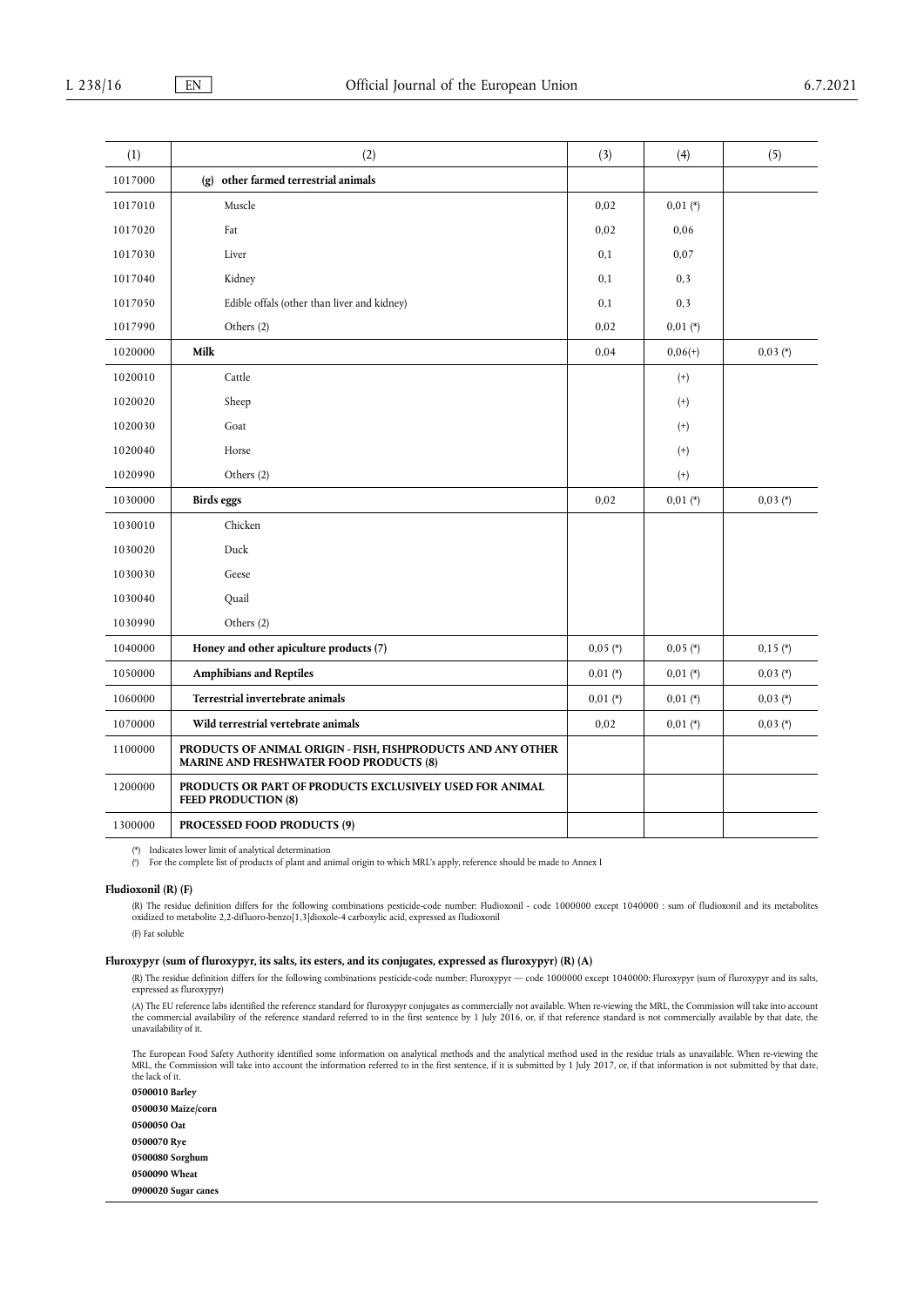The European Food Safety Authority identified some information on analytical methods, metabolism and the analytical method used in the residue trials as unavailable. When re-viewing the MRL, the Commission will take into account the information referred to in the first sentence, if it is submitted by 1 July 2017, or, if that information is not submitted by that date, the lack of it.

## **0270060 Leeks**

The European Food Safety Authority identified some information on analytical methods, metabolism, PHI and residue trials as unavailable. When re-viewing the MRL, the Commission will take into account the information referred to in the first sentence, if it is submitted by 1 July 2017, or, if that information is not submitted by that date, the lack of it. **0220010 Garlic**

## **0220030 Shallots**

The European Food Safety Authority identified some information on analytical methods, metabolism, storage stability and residue trials as unavailable. When re-viewing the MRL, the Commission will take into account the information referred to in the first sentence, if it is submitted by 1 July 2017, or, if that information is not submitted by that date, the lack of it. 0220020 Onion

The European Food Safety Authority identified some information on analytical methods, storage stability, PHI and residue trials as unavailable. When re-viewing the MRL, the Commission will take into account the information referred to in the first sentence, if it is submitted by 1 July 2017, or, if that information is not submitted by that date, the lack of it. **0130010 Apples**

The European Food Safety Authority identified some information on storage stability and metabolism as unavailable. When re-viewing the MRL, the Commission will take into account the information referred to in the first sentence, if it is submitted by 1 July 2017, or, if that information is not submitted by that date, the lack of it.

**1011000 (a) swine 1011010 Muscle 1011020 Fat 1011030 Liver 1011040 Kidney 1011050 Edible offals (other than liver and kidney) 1011990 Others (2) 1012000 (b) bovine 1012010 Muscle 1012020 Fat 1012030 Liver 1012040 Kidney 1012050 Edible offals (other than liver and kidney) 1012990 Others (2) 1013000 (c) sheep 1013010 Muscle 1013020 Fat 1013030 Liver 1013040 Kidney 1013050 Edible offals (other than liver and kidney) 1013990 Others (2) 1014000 d) goat 1014010 Muscle 1014020 Fat 1014030 Liver 1014040 Kidney 1014050 Edible offals (other than liver and kidney) 1014990 Others (2) 1020000 Milk 1020010 Cattle 1020020 Sheep 1020030 Goat 1020040 Horse 1020990 Others (2)**

The European Food Safety Authority identified some information on the analytical method used in the residue trials as unavailable. When re-viewing the MRL, the Commission will take into account the information referred to in the first sentence, if it is submitted by 1 July 2017, or, if that information is not submitted by that date, the lack of it.

**0256070 Thyme 0631000 (a) flowers 0631010 Chamomile 0631020 Hibiscus/roselle 0631030 Rose 0631040 Jasmine 0631050 Lime/linden 0631990 Others (2)**'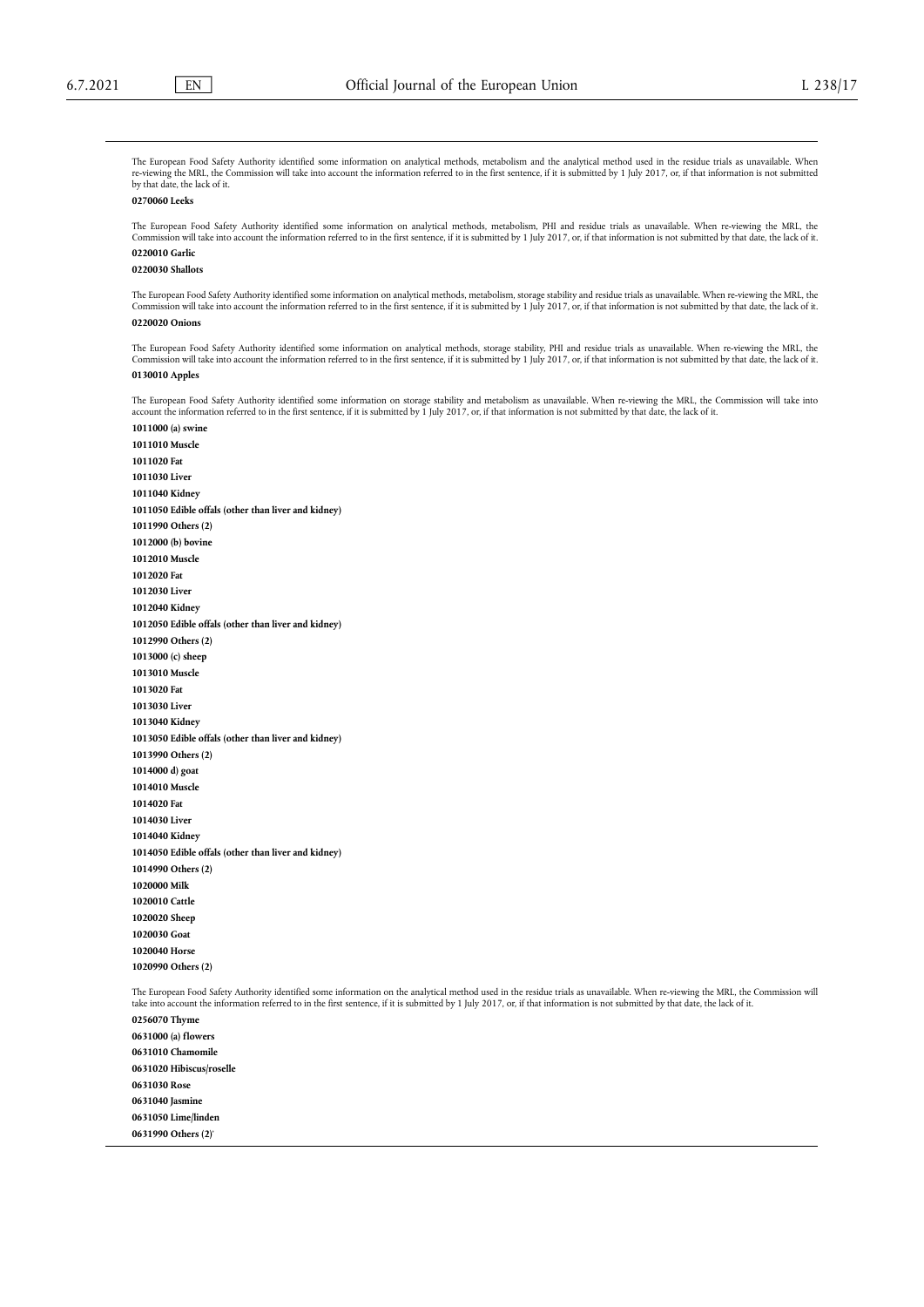(2) in Part A of Annex III, the column for cyflumetofen is replaced by the following:

<span id="page-13-0"></span>'**Pesticide residues and maximum residue levels (mg/kg)**

<span id="page-13-1"></span>

| Code number | Groups and examples of individual products to which the MRLs apply (a) | Cyflumetofen |
|-------------|------------------------------------------------------------------------|--------------|
| (1)         | (2)                                                                    | (3)          |
| 0100000     | FRUITS, FRESH or FROZEN; TREE NUTS                                     |              |
| 0110000     | <b>Citrus fruits</b>                                                   | 0,5          |
| 0110010     | Grapefruits                                                            |              |
| 0110020     | Oranges                                                                |              |
| 0110030     | Lemons                                                                 |              |
| 0110040     | Limes                                                                  |              |
| 0110050     | Mandarins                                                              |              |
| 0110990     | Others (2)                                                             |              |
| 0120000     | Tree nuts                                                              | $0,01$ (*)   |
| 0120010     | Almonds                                                                |              |
| 0120020     | <b>Brazil</b> nuts                                                     |              |
| 0120030     | Cashew nuts                                                            |              |
| 0120040     | Chestnuts                                                              |              |
| 0120050     | Coconuts                                                               |              |
| 0120060     | Hazelnuts/cobnuts                                                      |              |
| 0120070     | Macadamias                                                             |              |
| 0120080     | Pecans                                                                 |              |
| 0120090     | Pine nut kernels                                                       |              |
| 0120100     | Pistachios                                                             |              |
| 0120110     | Walnuts                                                                |              |
| 0120990     | Others (2)                                                             |              |
| 0130000     | Pome fruits                                                            | 0,4          |
| 0130010     | Apples                                                                 |              |
| 0130020     | Pears                                                                  |              |
| 0130030     | Quinces                                                                |              |
| 0130040     | Medlars                                                                |              |
| 0130050     | Loquats/Japanese medlars                                               |              |
| 0130990     | Others (2)                                                             |              |
| 0140000     | <b>Stone fruits</b>                                                    |              |
| 0140010     | Apricots                                                               | 0,3          |
| 0140020     | Cherries (sweet)                                                       |              |
| 0140030     | Peaches                                                                | 0,3          |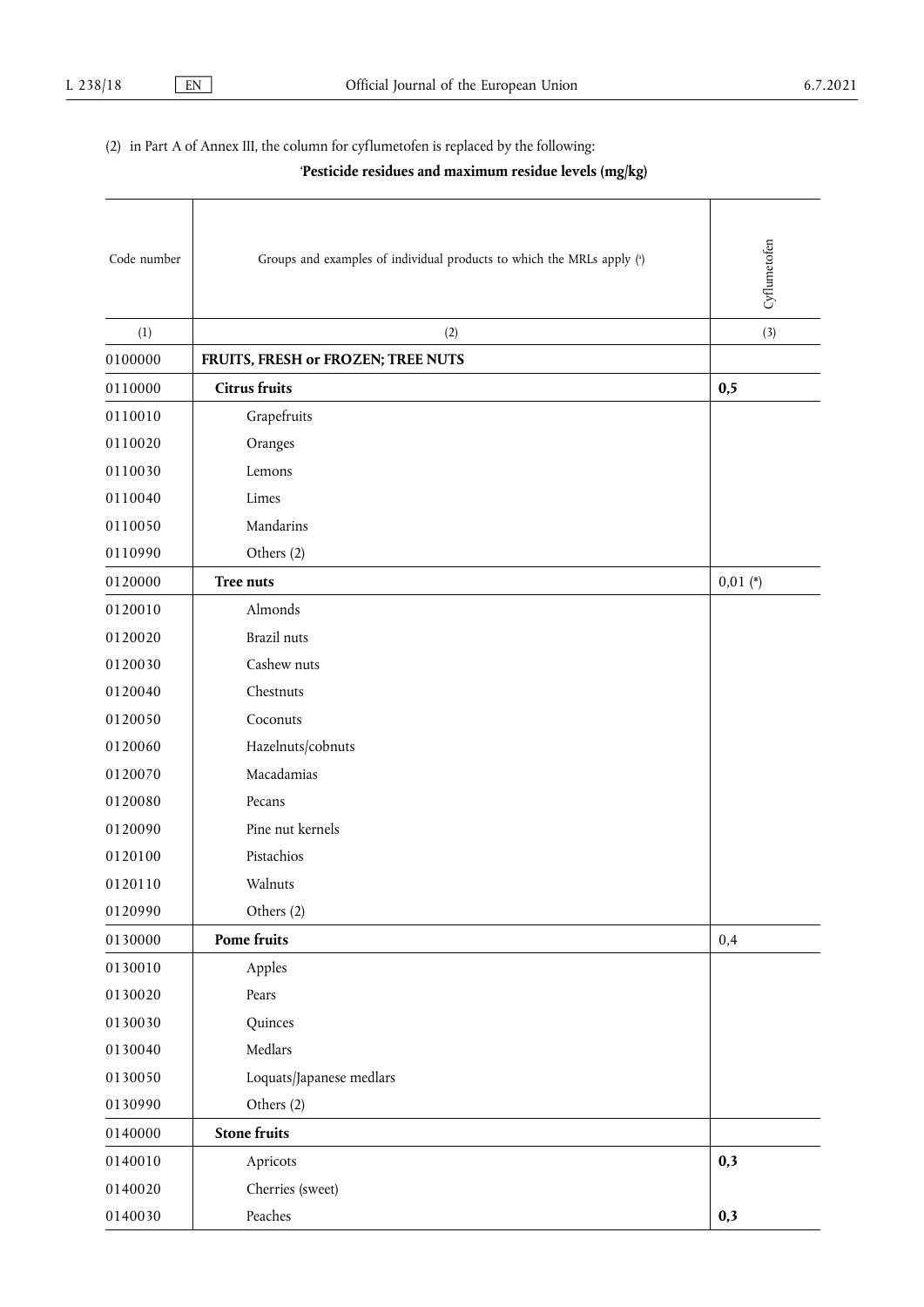| (1)     | (2)                                  | (3) |
|---------|--------------------------------------|-----|
| 0140040 | Plums                                |     |
| 0140990 | Others (2)                           |     |
| 0150000 | <b>Berries and small fruits</b>      |     |
| 0151000 | (a) grapes                           | 0,6 |
| 0151010 | Table grapes                         |     |
| 0151020 | Wine grapes                          |     |
| 0152000 | (b) strawberries                     | 0,6 |
| 0153000 | (c) cane fruits                      |     |
| 0153010 | Blackberries                         |     |
| 0153020 | Dewberries                           |     |
| 0153030 | Raspberries (red and yellow)         |     |
| 0153990 | Others (2)                           |     |
| 0154000 | (c) other small fruits and berries   |     |
| 0154010 | Blueberries                          |     |
| 0154020 | Cranberries                          |     |
| 0154030 | Currants (black, red and white)      |     |
| 0154040 | Gooseberries (green, red and yellow) |     |
| 0154050 | Rose hips                            |     |
| 0154060 | Mulberries (black and white)         |     |
| 0154070 | Azaroles/Mediterranean medlars       | 0,4 |
| 0154080 | Elderberries                         |     |
| 0154990 | Others (2)                           |     |
| 0160000 | Miscellaneous fruitswith             |     |
| 0161000 | (a) edible peel                      |     |
| 0161010 | Dates                                |     |
| 0161020 | Figs                                 |     |
| 0161030 | Table olives                         |     |
| 0161040 | Kumquats                             |     |
| 0161050 | Carambolas                           |     |
| 0161060 | Kaki/Japanese persimmons             | 0,4 |
| 0161070 | Jambuls/jambolans                    |     |
| 0161990 | Others (2)                           |     |
| 0162000 | (b) inedible peel, small             |     |
| 0162010 | Kiwi fruits (green, red, yellow)     |     |
| 0162020 | Litchis/lychees                      |     |
| 0162030 | Passionfruits/maracujas              |     |
| 0162040 | Prickly pears/cactus fruits          |     |
| 0162050 | Star apples/cainitos                 |     |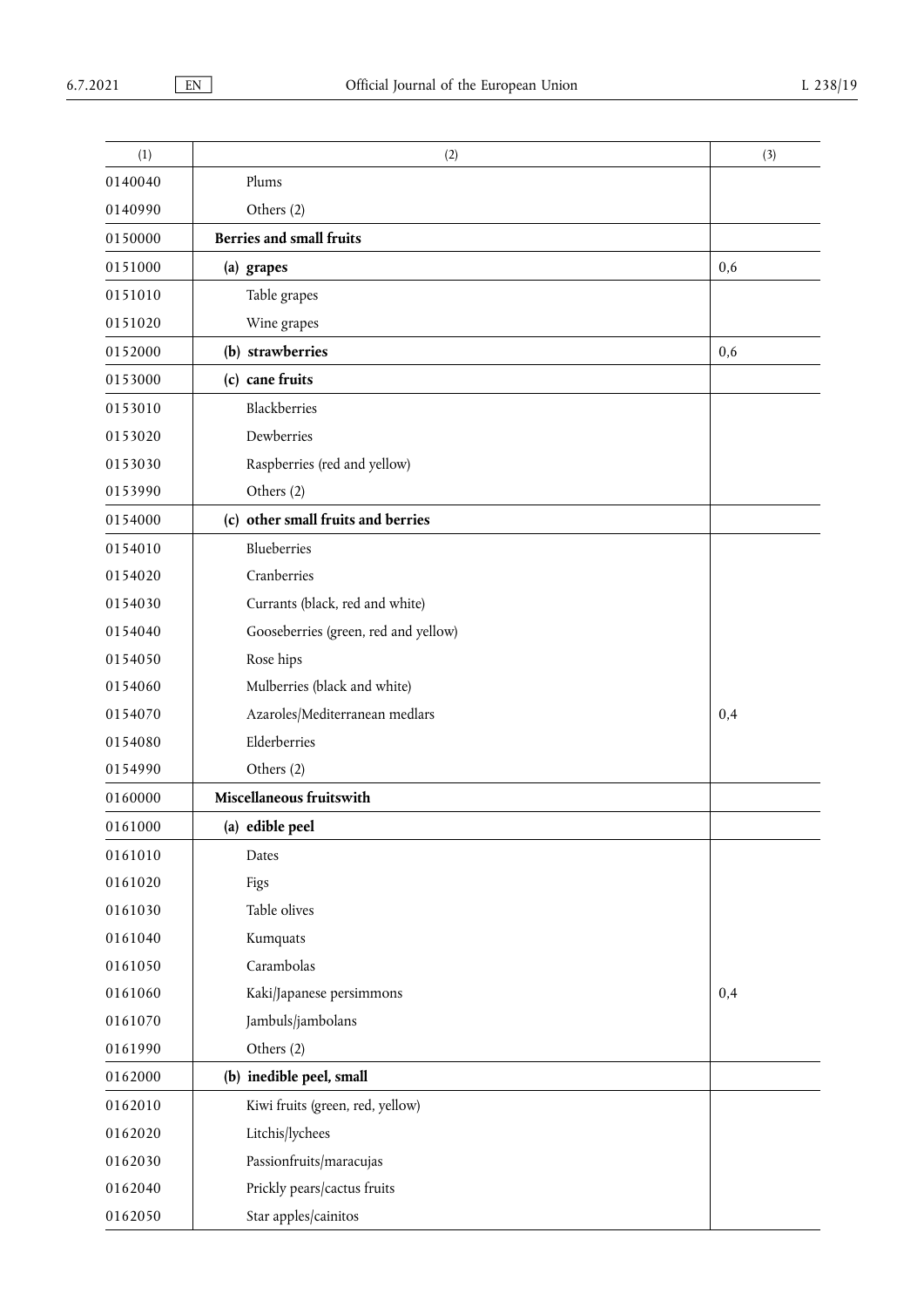| (1)     | (2)                                                    | (3) |
|---------|--------------------------------------------------------|-----|
| 0162060 | American persimmons/Virginia kaki                      |     |
| 0162990 | Others (2)                                             |     |
| 0163000 | (c) inedible peel, large                               |     |
| 0163010 | Avocados                                               |     |
| 0163020 | Bananas                                                |     |
| 0163030 | Mangoes                                                |     |
| 0163040 | Papayas                                                |     |
| 0163050 | Granate apples/pomegranates                            |     |
| 0163060 | Cherimoyas                                             |     |
| 0163070 | Guavas                                                 |     |
| 0163080 | Pineapples                                             |     |
| 0163090 | <b>Breadfruits</b>                                     |     |
| 0163100 | Durians                                                |     |
| 0163110 | Soursops/guanabanas                                    |     |
| 0163990 | Others (2)                                             |     |
| 0200000 | <b>VEGETABLES, FRESH or FROZEN</b>                     |     |
| 0210000 | Root and tuber vegetables                              |     |
| 0211000 | (a) potatoes                                           |     |
| 0212000 | (b) tropical root and tuber vegetables                 |     |
| 0212010 | Cassava roots/manioc                                   |     |
| 0212020 | Sweet potatoes                                         |     |
| 0212030 | Yams                                                   |     |
| 0212040 | Arrowroots                                             |     |
| 0212990 | Others (2)                                             |     |
| 0213000 | (c) other root and tuber vegetables except sugar beets |     |
| 0213010 | Beetroots                                              |     |
| 0213020 | Carrots                                                |     |
| 0213030 | Celeriacs/turnip rooted celeries                       |     |
| 0213040 | Horseradishes                                          |     |
| 0213050 | Jerusalem artichokes                                   |     |
| 0213060 | Parsnips                                               |     |
| 0213070 | Parsley roots/Hamburg roots parsley                    |     |
| 0213080 | Radishes                                               |     |
| 0213090 | Salsifies                                              |     |
| 0213100 | Swedes/rutabagas                                       |     |
| 0213110 | Turnips                                                |     |
| 0213990 | Others (2)                                             |     |
| 0220000 | <b>Bulb vegetables</b>                                 |     |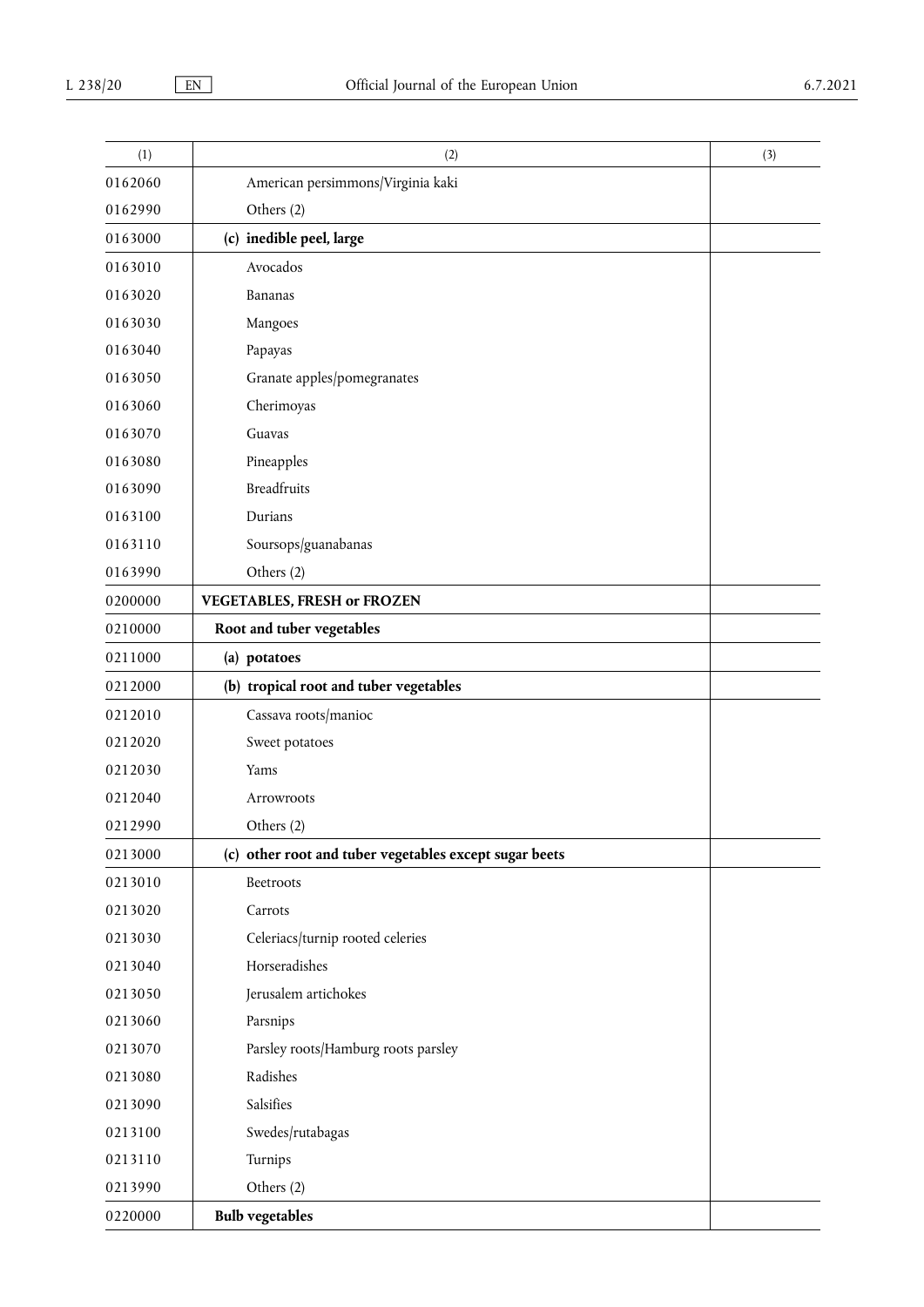| (1)     | (2)                                                                        | (3) |
|---------|----------------------------------------------------------------------------|-----|
| 0220010 | Garlic                                                                     |     |
| 0220020 | Onions                                                                     |     |
| 0220030 | Shallots                                                                   |     |
| 0220040 | Spring onions/green onions and Welsh onions                                |     |
| 0220990 | Others (2)                                                                 |     |
| 0230000 | <b>Fruiting vegetables</b>                                                 |     |
| 0231000 | (a) Solanaceae and Malvaceae                                               |     |
| 0231010 | Tomatoes                                                                   | 0,4 |
| 0231020 | Sweet peppers/bell peppers                                                 |     |
| 0231030 | Aubergines/eggplants                                                       | 0,4 |
| 0231040 | Okra/lady's fingers                                                        |     |
| 0231990 | Others (2)                                                                 |     |
| 0232000 | (b) cucurbits with edible peel                                             |     |
| 0232010 | Cucumbers                                                                  | 0,4 |
| 0232020 | Gherkins                                                                   |     |
| 0232030 | Courgettes                                                                 |     |
| 0232990 | Others (2)                                                                 |     |
| 0233000 | (c) cucurbits with inedible peel                                           |     |
| 0233010 | Melons                                                                     |     |
| 0233020 | Pumpkins                                                                   |     |
| 0233030 | Watermelons                                                                |     |
| 0233990 | Others (2)                                                                 |     |
| 0234000 | (d) sweet corn                                                             |     |
| 0239000 | (e) other fruiting vegetables                                              |     |
| 0240000 | Brassica vegetables(excluding brassica roots and brassica baby leaf crops) |     |
| 0241000 | (a) flowering brassica                                                     |     |
| 0241010 | Broccoli                                                                   |     |
| 0241020 | Cauliflowers                                                               |     |
| 0241990 | Others (2)                                                                 |     |
| 0242000 | (b) head brassica                                                          |     |
| 0242010 | <b>Brussels</b> sprouts                                                    |     |
| 0242020 | Head cabbages                                                              |     |
| 0242990 | Others (2)                                                                 |     |
| 0243000 | (c) leafy brassica                                                         |     |
| 0243010 | Chinese cabbages/pe-tsai                                                   |     |
| 0243020 | Kales                                                                      |     |
| 0243990 | Others (2)                                                                 |     |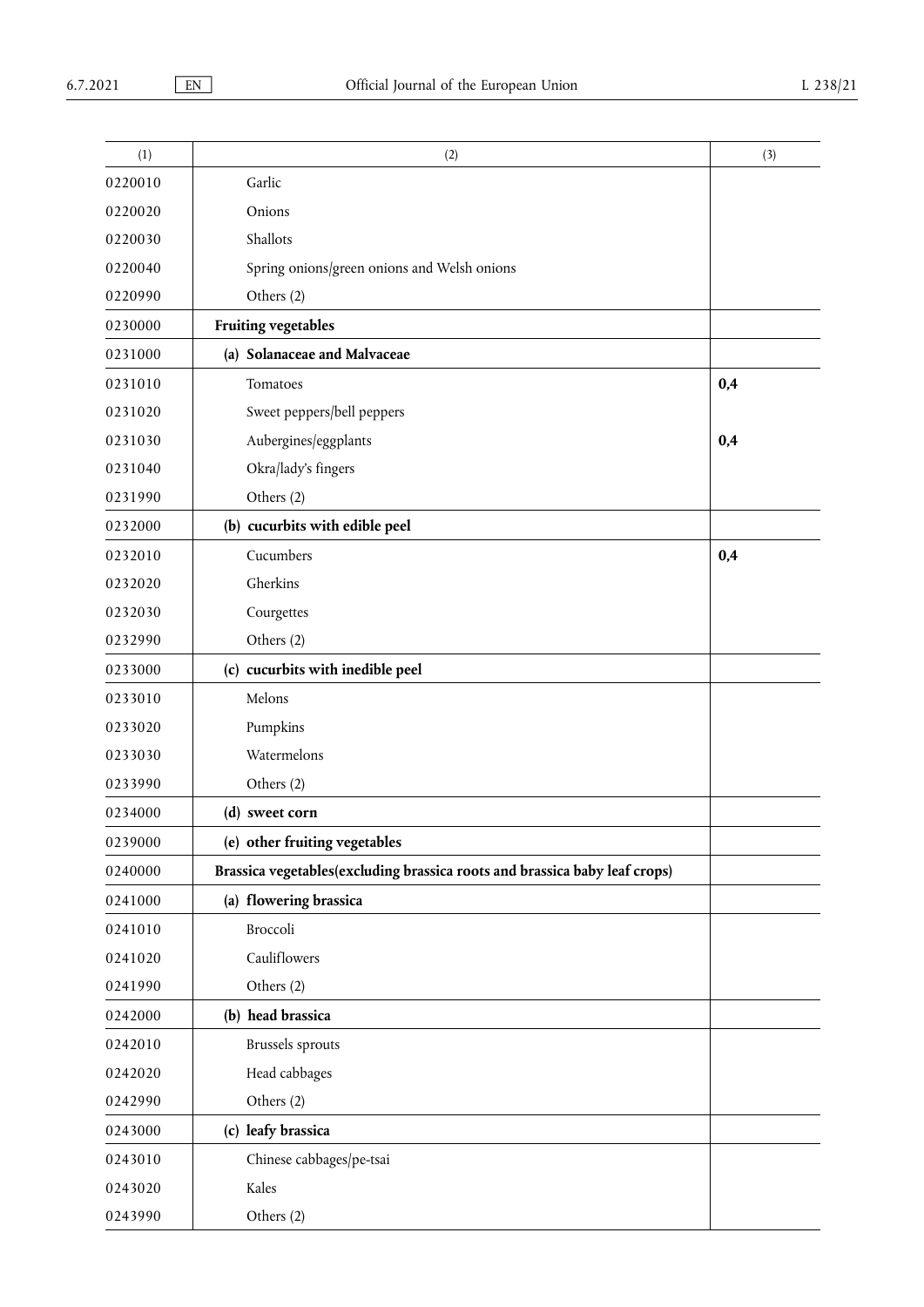| (1)     | (2)                                          | (3) |
|---------|----------------------------------------------|-----|
| 0244000 | (d) kohlrabies                               |     |
| 0250000 | Leaf vegetables, herbs and edible flowers    |     |
| 0251000 | (a) lettuces and salad plants                |     |
| 0251010 | Lamb's lettuces/corn salads                  |     |
| 0251020 | Lettuces                                     |     |
| 0251030 | Escaroles/broad-leaved endives               |     |
| 0251040 | Cresses and other sprouts and shoots         |     |
| 0251050 | Land cresses                                 |     |
| 0251060 | Roman rocket/rucola                          |     |
| 0251070 | Red mustards                                 |     |
| 0251080 | Baby leaf crops (including brassica species) |     |
| 0251990 | Others (2)                                   |     |
| 0252000 | (b) spinaches and similar leaves             |     |
| 0252010 | Spinaches                                    |     |
| 0252020 | Purslanes                                    |     |
| 0252030 | Chards/beet leaves                           |     |
| 0252990 | Others (2)                                   |     |
| 0253000 | (c) grape leaves and similar species         |     |
| 0254000 | (d) watercresses                             |     |
| 0255000 | (e) witloofs/Belgian endives                 |     |
| 0256000 | (f) herbs and edible flowers                 |     |
| 0256010 | Chervil                                      |     |
| 0256020 | Chives                                       |     |
| 0256030 | Celery leaves                                |     |
| 0256040 | Parsley                                      |     |
| 0256050 | Sage                                         |     |
| 0256060 | Rosemary                                     |     |
| 0256070 | Thyme                                        |     |
| 0256080 | Basil and edible flowers                     |     |
| 0256090 | Laurel/bay leaves                            |     |
| 0256100 | Tarragon                                     |     |
| 0256990 | Others (2)                                   |     |
| 0260000 | Legume vegetables                            |     |
| 0260010 | Beans (with pods)                            |     |
| 0260020 | Beans (without pods)                         |     |
| 0260030 | Peas (with pods)                             |     |
| 0260040 | Peas (without pods)                          |     |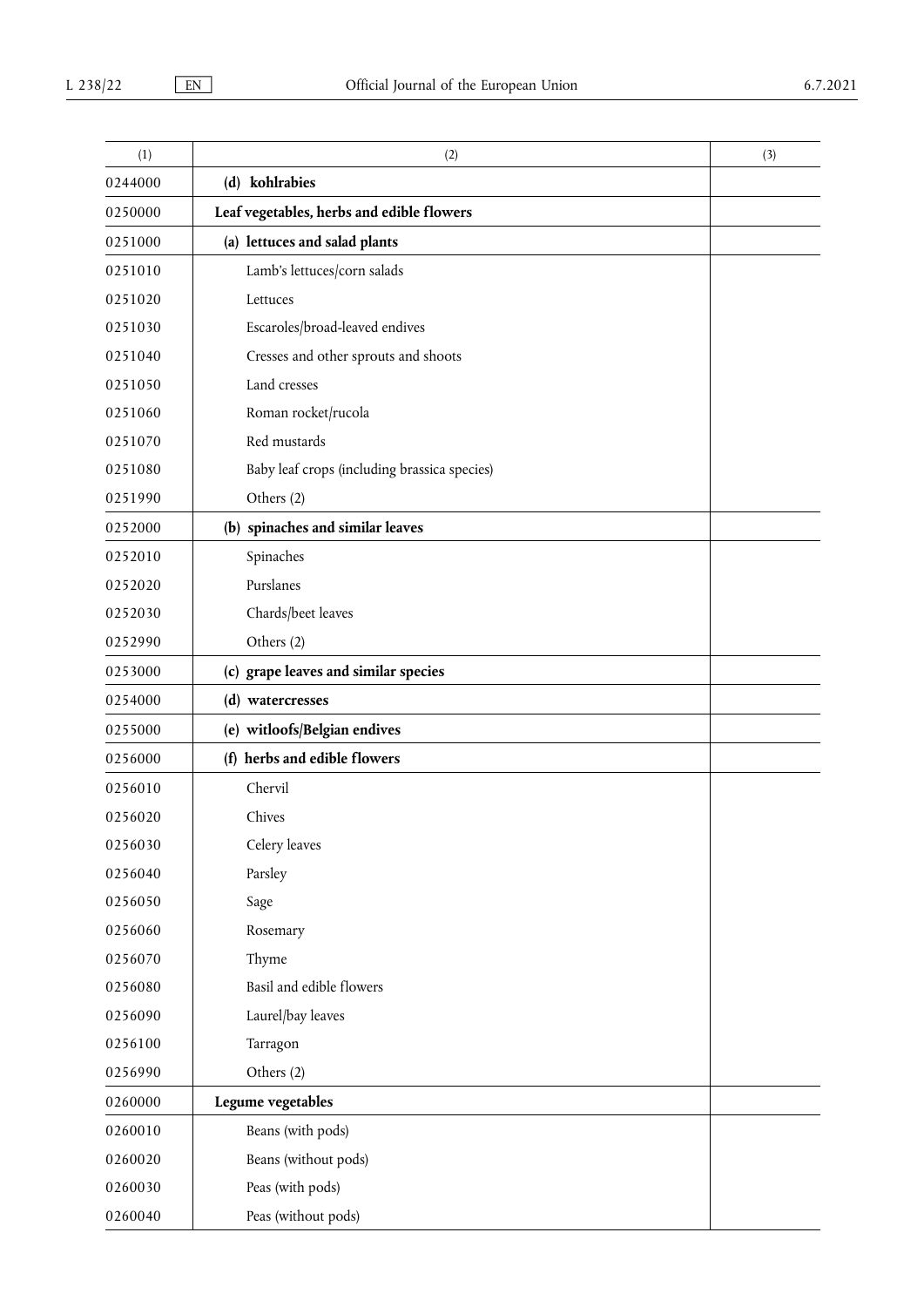| (1)     | (2)                             | (3) |
|---------|---------------------------------|-----|
| 0260050 | Lentils                         |     |
| 0260990 | Others (2)                      |     |
| 0270000 | <b>Stem vegetables</b>          |     |
| 0270010 | Asparagus                       |     |
| 0270020 | Cardoons                        |     |
| 0270030 | Celeries                        |     |
| 0270040 | Florence fennels                |     |
| 0270050 | Globe artichokes                |     |
| 0270060 | Leeks                           |     |
| 0270070 | Rhubarbs                        |     |
| 0270080 | Bamboo shoots                   |     |
| 0270090 | Palm hearts                     |     |
| 0270990 | Others (2)                      |     |
| 0280000 | Fungi, mosses and lichens       |     |
| 0280010 | Cultivated fungi                |     |
| 0280020 | Wild fungi                      |     |
| 0280990 | Mosses and lichens              |     |
| 0290000 | Algae and prokaryotes organisms |     |
| 0300000 | <b>PULSES</b>                   |     |
| 0300010 | Beans                           |     |
| 0300020 | Lentils                         |     |
| 0300030 | Peas                            |     |
| 0300040 | Lupins/lupini beans             |     |
| 0300990 | Others (2)                      |     |
| 0400000 | <b>OILSEEDS AND OIL FRUITS</b>  |     |
| 0401000 | Oilseeds                        |     |
| 0401010 | Linseeds                        |     |
| 0401020 | Peanuts/groundnuts              |     |
| 0401030 | Poppy seeds                     |     |
| 0401040 | Sesame seeds                    |     |
| 0401050 | Sunflower seeds                 |     |
| 0401060 | Rapeseeds/canola seeds          |     |
| 0401070 | Soyabeans                       |     |
| 0401080 | Mustard seeds                   |     |
| 0401090 | Cotton seeds                    |     |
| 0401100 | Pumpkin seeds                   |     |
| 0401110 | Safflower seeds                 |     |
| 0401120 | Borage seeds                    |     |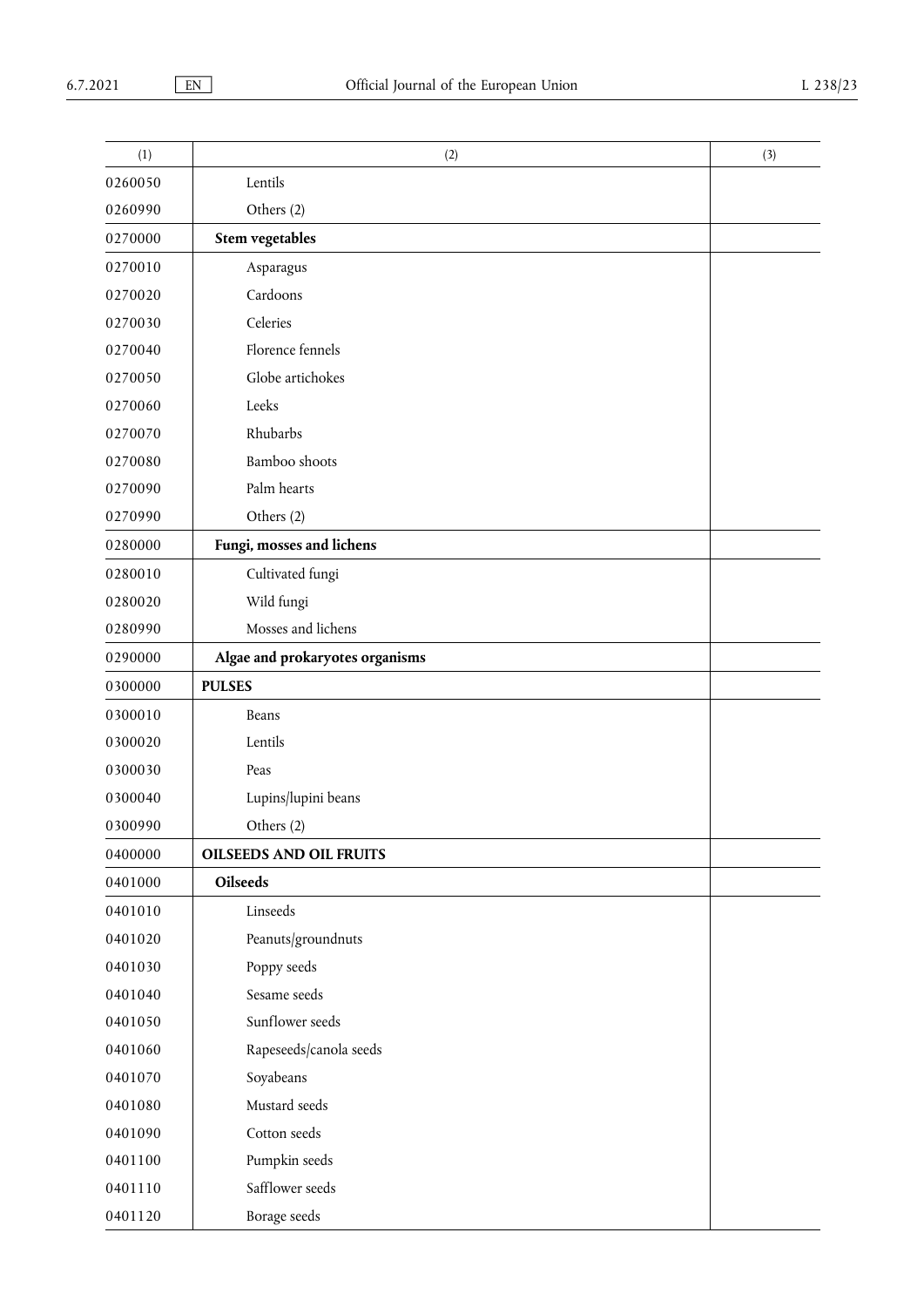| (1)     | (2)                                              | (3) |
|---------|--------------------------------------------------|-----|
| 0401130 | Gold of pleasure seeds                           |     |
| 0401140 | Hemp seeds                                       |     |
| 0401150 | Castor beans                                     |     |
| 0401990 | Others (2)                                       |     |
| 0402000 | Oil fruits                                       |     |
| 0402010 | Olives for oil production                        |     |
| 0402020 | Oil palms kernels                                |     |
| 0402030 | Oil palms fruits                                 |     |
| 0402040 | Kapok                                            |     |
| 0402990 | Others (2)                                       |     |
| 0500000 | <b>CEREALS</b>                                   |     |
| 0500010 | Barley                                           |     |
| 0500020 | Buckwheat and other pseudocereals                |     |
| 0500030 | Maize/corn                                       |     |
| 0500040 | Common millet/proso millet                       |     |
| 0500050 | Oat                                              |     |
| 0500060 | Rice                                             |     |
| 0500070 | Rye                                              |     |
| 0500080 | Sorghum                                          |     |
| 0500090 | Wheat                                            |     |
| 0500990 | Others (2)                                       |     |
| 0600000 | TEAS, COFFEE, HERBAL INFUSIONS, COCOA AND CAROBS |     |
| 0610000 | <b>Teas</b>                                      |     |
| 0620000 | Coffee beans                                     |     |
| 0630000 | Herbal infusions from                            |     |
| 0631000 | (a) flowers                                      |     |
| 0631010 | Chamomile                                        |     |
| 0631020 | Hibiscus/roselle                                 |     |
| 0631030 | Rose                                             |     |
| 0631040 | Jasmine                                          |     |
| 0631050 | Lime/linden                                      |     |
| 0631990 | Others (2)                                       |     |
| 0632000 | (b) leaves and herbs                             |     |
| 0632010 | Strawberry                                       |     |
| 0632020 | Rooibos                                          |     |
| 0632030 | Mate/maté                                        |     |
| 0632990 | Others (2)                                       |     |
| 0633000 | (c) roots                                        |     |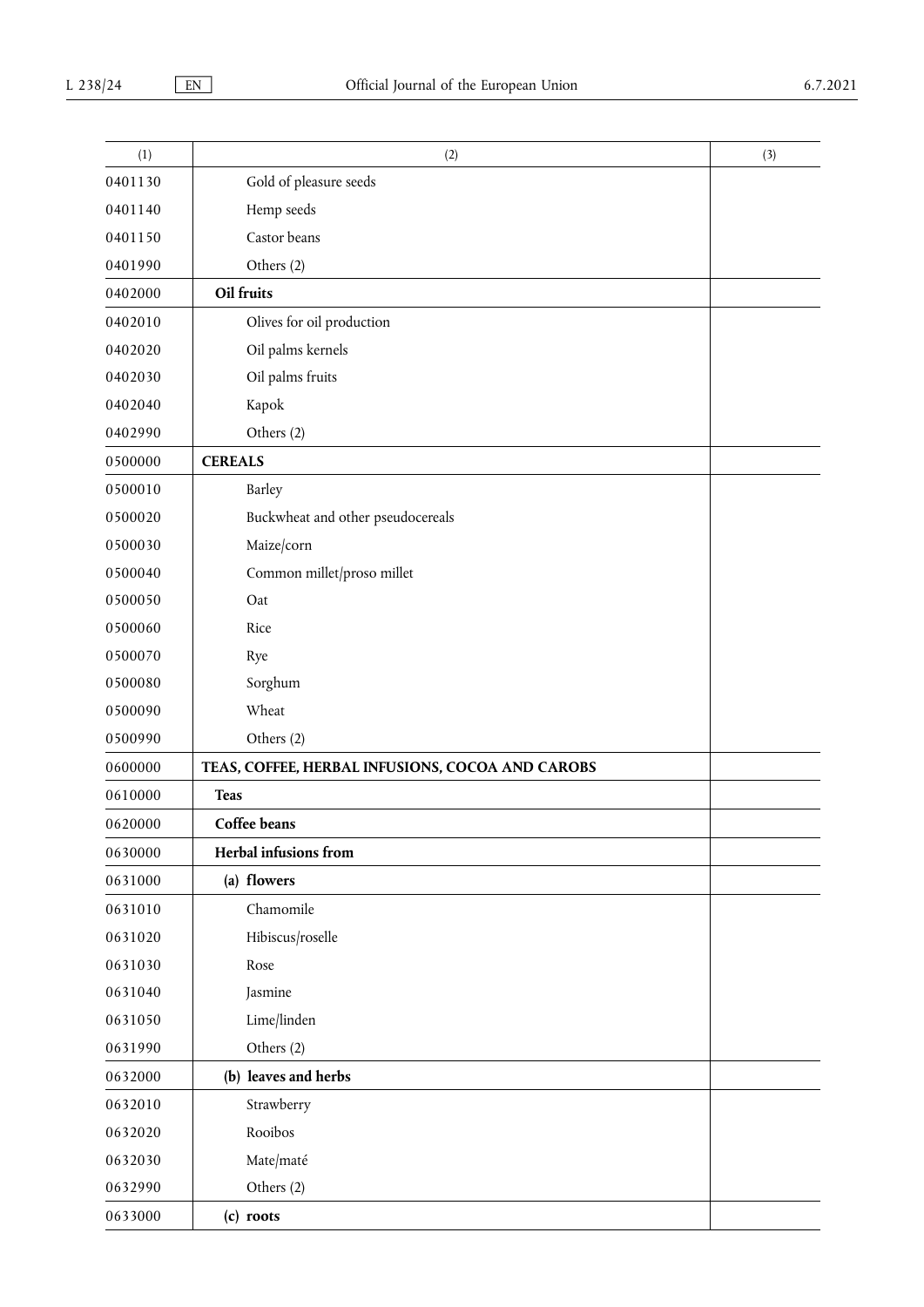| (1)     | (2)                                 | (3) |
|---------|-------------------------------------|-----|
| 0633010 | Valerian                            |     |
| 0633020 | Ginseng                             |     |
| 0633990 | Others (2)                          |     |
| 0639000 | (c) any other parts of the plant    |     |
| 0640000 | Cocoa beans                         |     |
| 0650000 | Carobs/Saint John's breads          |     |
| 0700000 | <b>HOPS</b>                         | 30  |
| 0800000 | <b>SPICES</b>                       |     |
| 0810000 | Seed spices                         |     |
| 0810010 | Anise/aniseed                       |     |
| 0810020 | Black caraway/black cumin           |     |
| 0810030 | Celery                              |     |
| 0810040 | Coriander                           |     |
| 0810050 | Cumin                               |     |
| 0810060 | Dill                                |     |
| 0810070 | Fennel                              |     |
| 0810080 | Fenugreek                           |     |
| 0810090 | Nutmeg                              |     |
| 0810990 | Others (2)                          |     |
| 0820000 | Fruit spices                        |     |
| 0820010 | Allspice/pimento                    |     |
| 0820020 | Sichuan pepper                      |     |
| 0820030 | Caraway                             |     |
| 0820040 | Cardamom                            |     |
| 0820050 | Juniper berry                       |     |
| 0820060 | Peppercorn (black, green and white) |     |
| 0820070 | Vanilla                             |     |
| 0820080 | Tamarind                            |     |
| 0820990 | Others (2)                          |     |
| 0830000 | <b>Bark spices</b>                  |     |
| 0830010 | Cinnamon                            |     |
| 0830990 | Others (2)                          |     |
| 0840000 | Root and rhizome spices             |     |
| 0840010 | Liquorice                           |     |
| 0840020 | Ginger (10)                         |     |
| 0840030 | Turmeric/curcuma                    |     |
| 0840040 | Horseradish (11)                    |     |
| 0840990 | Others (2)                          |     |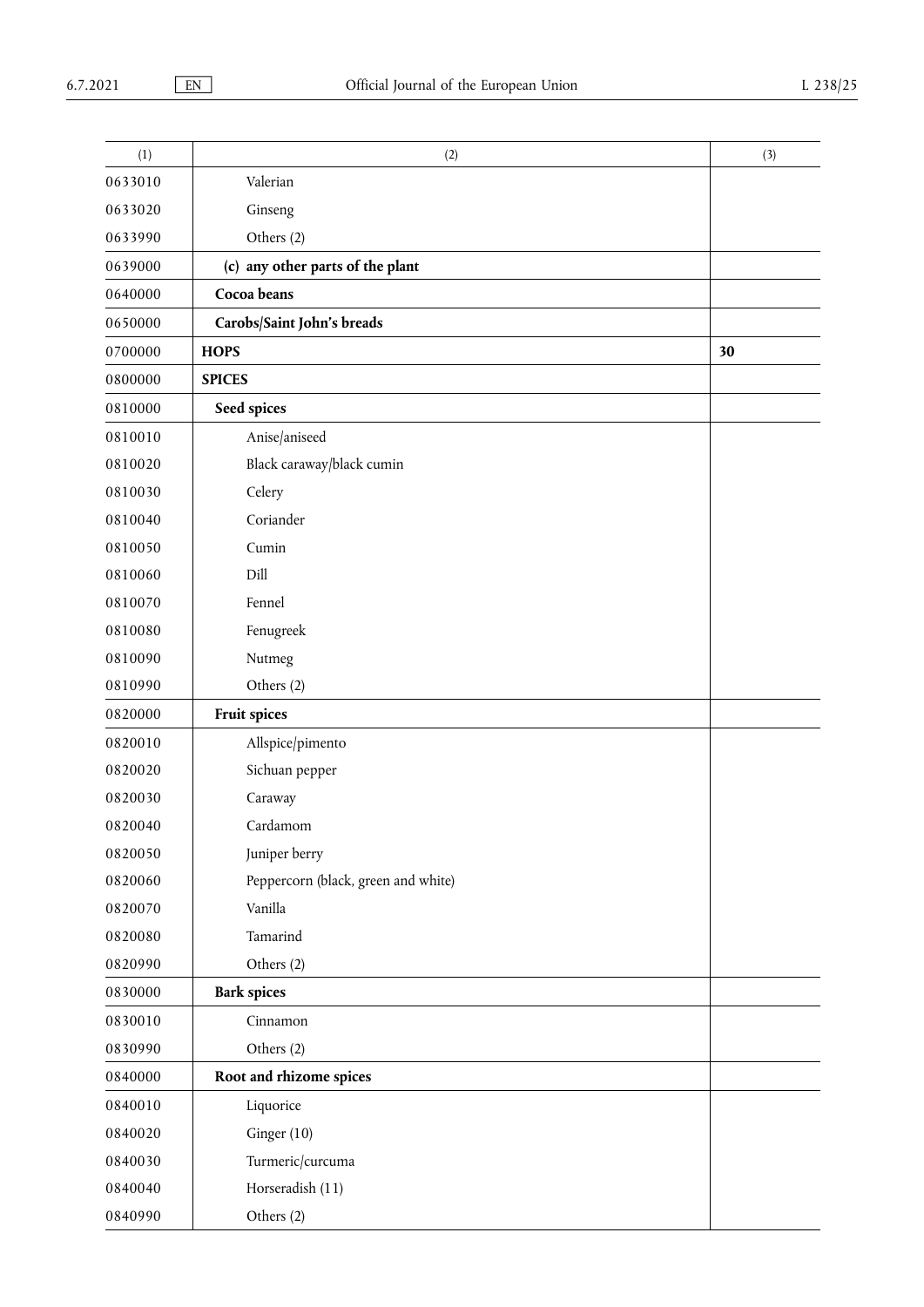| (1)     | (2)                                            | (3)        |
|---------|------------------------------------------------|------------|
| 0850000 | <b>Bud spices</b>                              |            |
| 0850010 | Cloves                                         |            |
| 0850020 | Capers                                         |            |
| 0850990 | Others (2)                                     |            |
| 0860000 | Flower pistil spices                           |            |
| 0860010 | Saffron                                        |            |
| 0860990 | Others (2)                                     |            |
| 0870000 | Aril spices                                    |            |
| 0870010 | Mace                                           |            |
| 0870990 | Others (2)                                     |            |
| 0900000 | <b>SUGAR PLANTS</b>                            |            |
| 0900010 | Sugar beet roots                               |            |
| 0900020 | Sugar canes                                    |            |
| 0900030 | Chicory roots                                  |            |
| 0900990 | Others (2)                                     |            |
| 1000000 | PRODUCTS OF ANIMAL ORIGIN -TERRESTRIAL ANIMALS |            |
| 1010000 | <b>Commodities from</b>                        |            |
| 1011000 | (a) swine                                      |            |
| 1011010 | Muscle                                         | $0,01 (*)$ |
| 1011020 | Fat                                            | $0,01$ (*) |
| 1011030 | Liver                                          | 0,02       |
| 1011040 | Kidney                                         | 0,02       |
| 1011050 | Edible offals (other than liver and kidney)    | 0,02       |
| 1011990 | Others (2)                                     | $0,01$ (*) |
| 1012000 | (b) bovine                                     |            |
| 1012010 | Muscle                                         | $0,01 (*)$ |
| 1012020 | Fat                                            | $0,01$ (*) |
| 1012030 | Liver                                          | 0,02       |
| 1012040 | Kidney                                         | 0,02       |
| 1012050 | Edible offals (other than liver and kidney)    | 0,02       |
| 1012990 | Others (2)                                     | $0,01$ (*) |
| 1013000 | (c) sheep                                      |            |
| 1013010 | Muscle                                         | $0,01$ (*) |
| 1013020 | Fat                                            | $0,01$ (*) |
| 1013030 | Liver                                          | 0,02       |
| 1013040 | Kidney                                         | 0,02       |
| 1013050 | Edible offals (other than liver and kidney)    | 0,02       |
| 1013990 | Others (2)                                     | $0,01 (*)$ |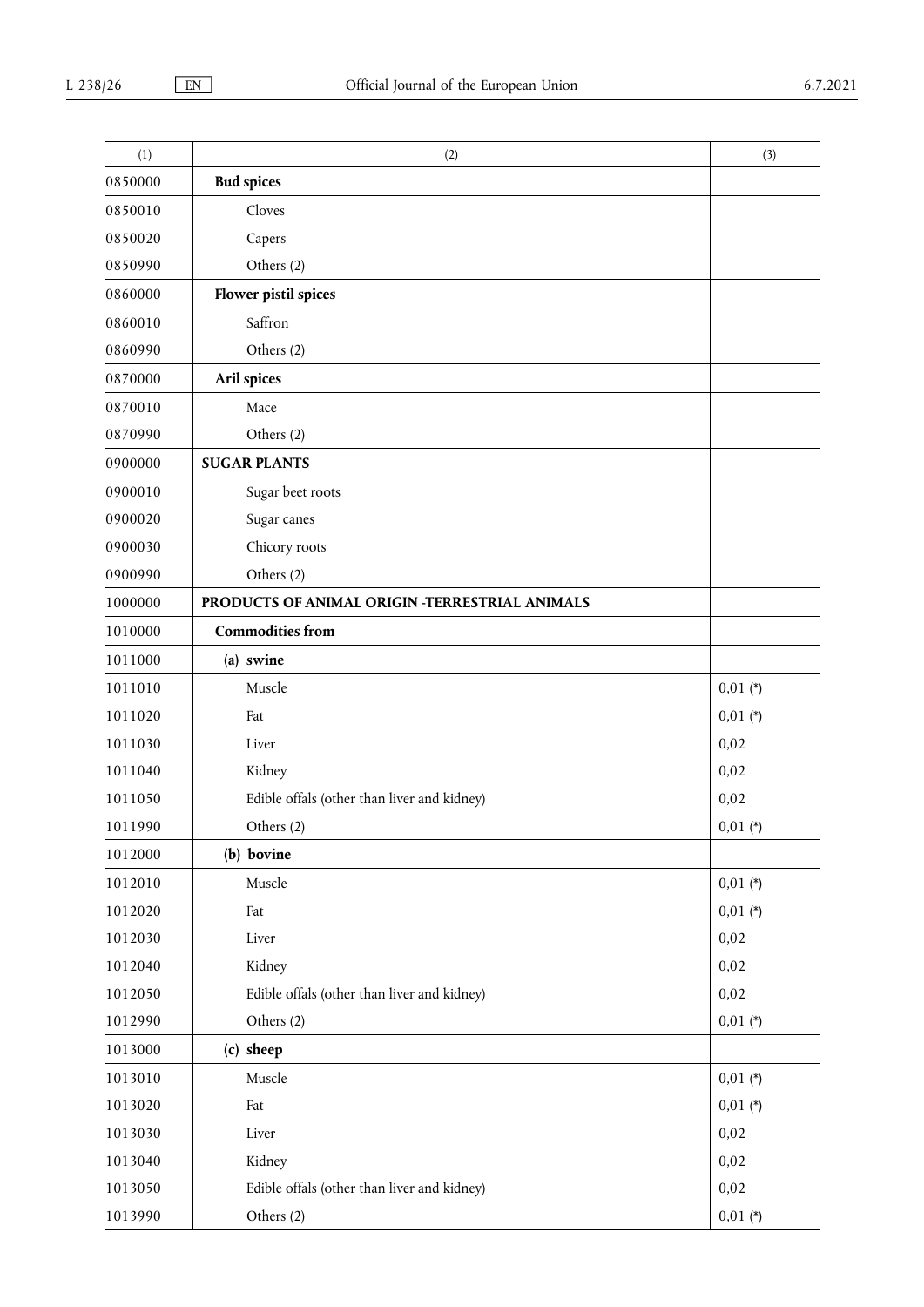| (1)     | (2)                                         | (3)        |
|---------|---------------------------------------------|------------|
| 1014000 | (d) goat                                    |            |
| 1014010 | Muscle                                      | $0,01$ (*) |
| 1014020 | Fat                                         | $0,01$ (*) |
| 1014030 | Liver                                       | 0,02       |
| 1014040 | Kidney                                      | 0,02       |
| 1014050 | Edible offals (other than liver and kidney) | 0,02       |
| 1014990 | Others (2)                                  | $0,01$ (*) |
| 1015000 | (e) equine                                  |            |
| 1015010 | Muscle                                      | $0,01$ (*) |
| 1015020 | Fat                                         | $0,01$ (*) |
| 1015030 | Liver                                       | 0,02       |
| 1015040 | Kidney                                      | 0,02       |
| 1015050 | Edible offals (other than liver and kidney) | 0,02       |
| 1015990 | Others (2)                                  | $0,01$ (*) |
| 1016000 | (f) poultry                                 |            |
| 1016010 | Muscle                                      |            |
| 1016020 | Fat                                         |            |
| 1016030 | Liver                                       |            |
| 1016040 | Kidney                                      |            |
| 1016050 | Edible offals (other than liver and kidney) |            |
| 1016990 | Others (2)                                  |            |
| 1017000 | (g) other farmed terrestrial animals        |            |
| 1017010 | Muscle                                      | $0,01$ (*) |
| 1017020 | Fat                                         | $0,01$ (*) |
| 1017030 | Liver                                       | 0,02       |
| 1017040 | Kidney                                      | 0,02       |
| 1017050 | Edible offals (other than liver and kidney) | 0,02       |
| 1017990 | Others (2)                                  | $0,01 (*)$ |
| 1020000 | Milk                                        | $0,01$ (*) |
| 1020010 | Cattle                                      |            |
| 1020020 | Sheep                                       |            |
| 1020030 | Goat                                        |            |
| 1020040 | Horse                                       |            |
| 1020990 | Others (2)                                  |            |
| 1030000 | <b>Birds eggs</b>                           |            |
| 1030010 | Chicken                                     |            |
| 1030020 | Duck                                        |            |
| 1030030 | Geese                                       |            |